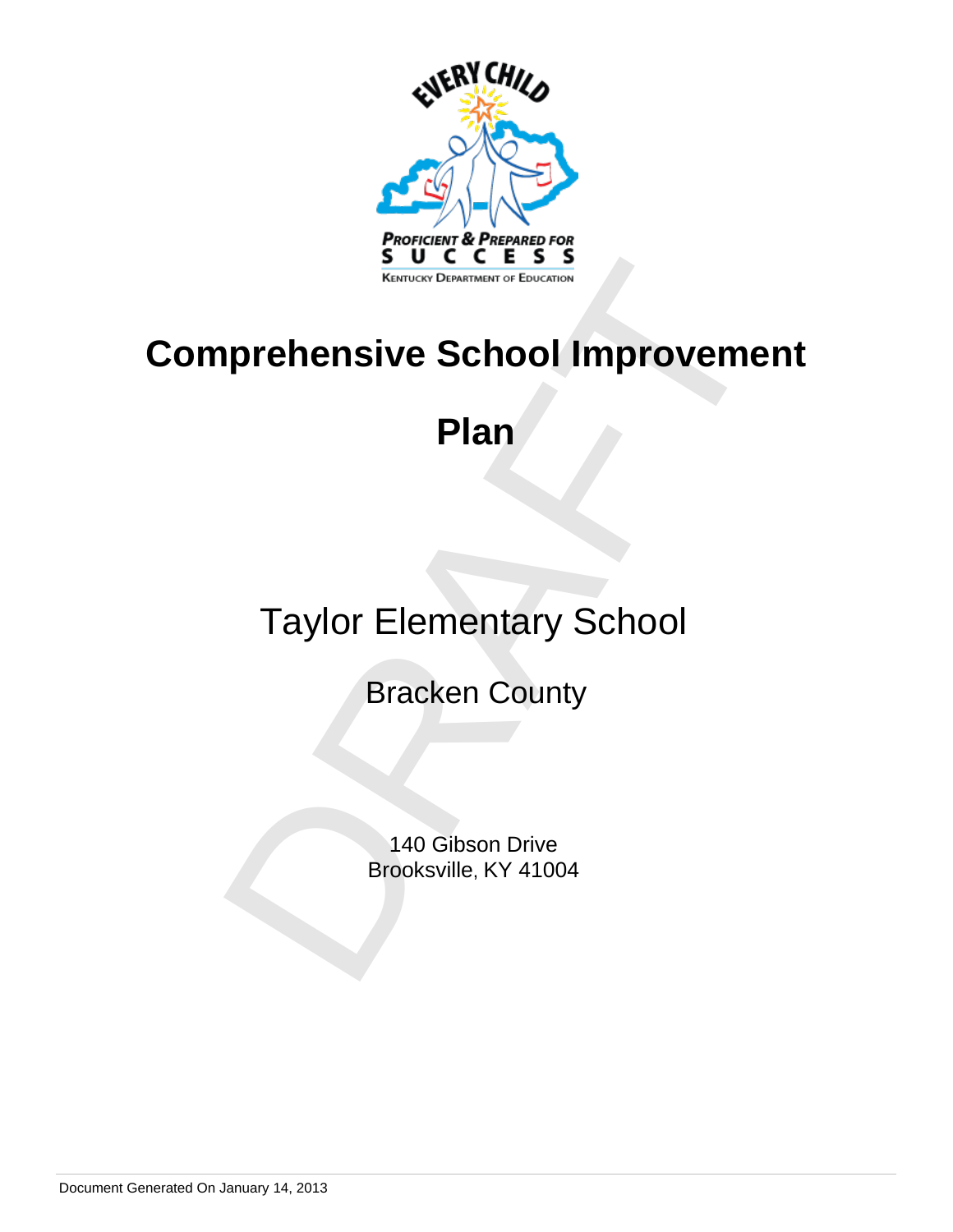# **TABLE OF CONTENTS**

| <b>Executive Summary</b>        |    |
|---------------------------------|----|
|                                 |    |
|                                 |    |
|                                 |    |
|                                 |    |
|                                 |    |
| <b>KDE Needs Assessment</b>     |    |
|                                 |    |
|                                 |    |
|                                 | 11 |
|                                 | 12 |
|                                 | 13 |
| <b>Taylor Elementary School</b> |    |
| Overview                        | 15 |

# **Taylor Elementary School**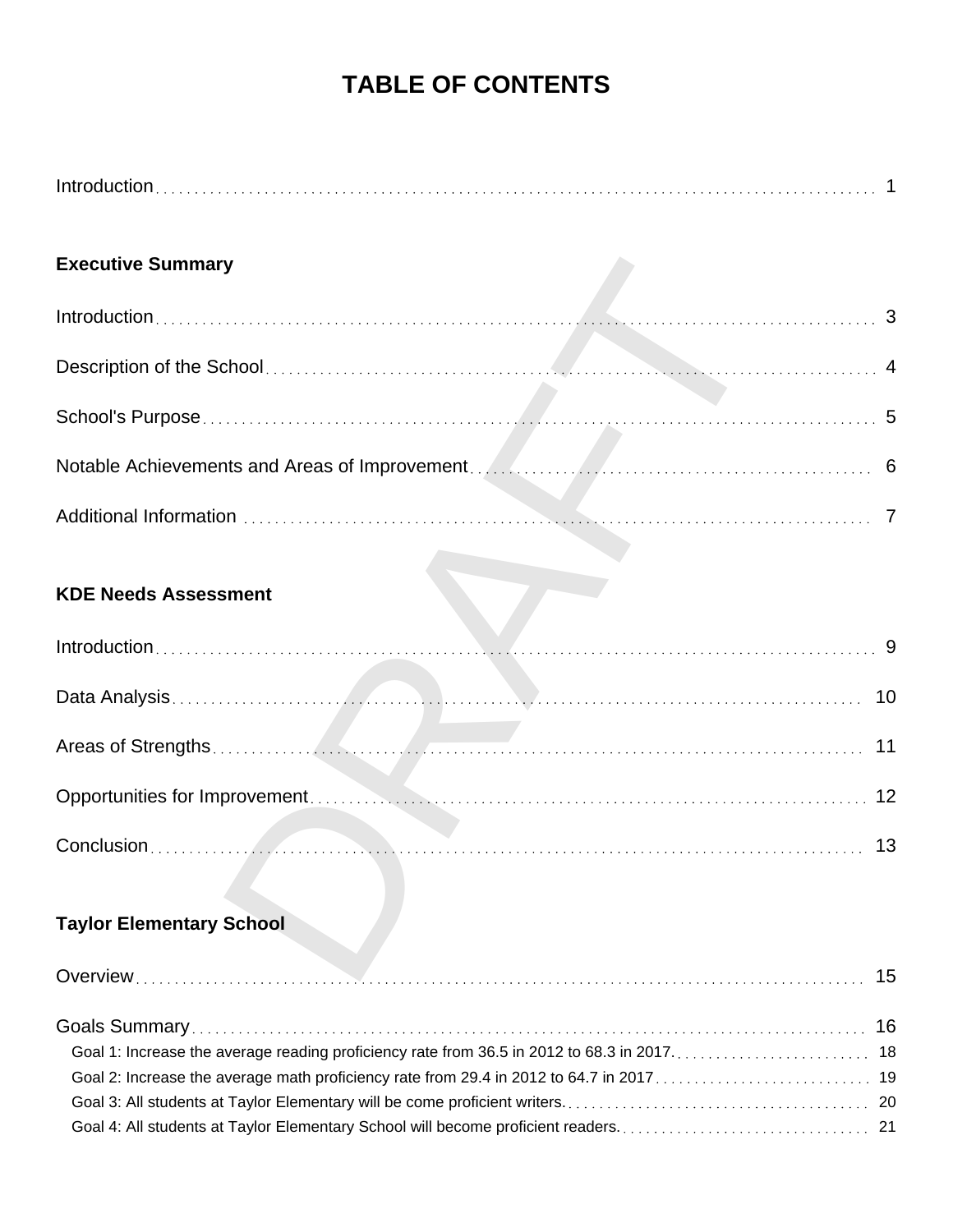DRAFT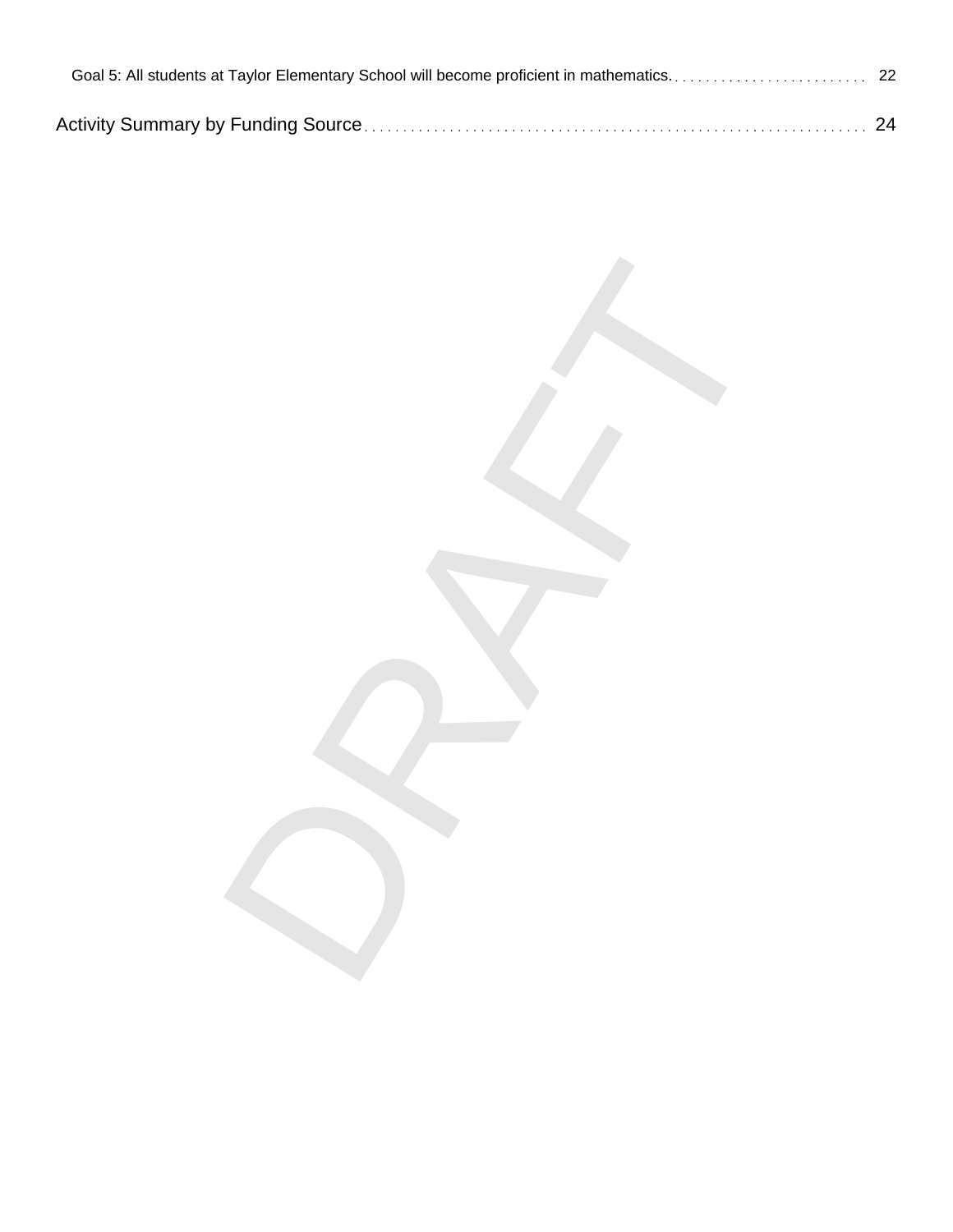# **Introduction**

between subgroups of students, by building upon school and district capacity for high qu<br>connections between the tunds that flow into the district and the priority needs in schools.<br>provement must be based on careful and h The process of Improvement Planning in Kentucky is used as the means of determining how schools and districts will plan to ensure that students reach proficiency and beyond by 2014. The process focuses school and district improvement efforts on student needs by bringing together all stakeholders to plan for improvement, by focusing planning efforts on priority needs and closing achievement gaps between subgroups of students, by building upon school and district capacity for high quality planning, and by making connections between the funds that flow into the district and the priority needs in schools. Your school's plans for improvement must be based on careful and honest analysis of data, address all content areas, and clearly address gaps in student achievement.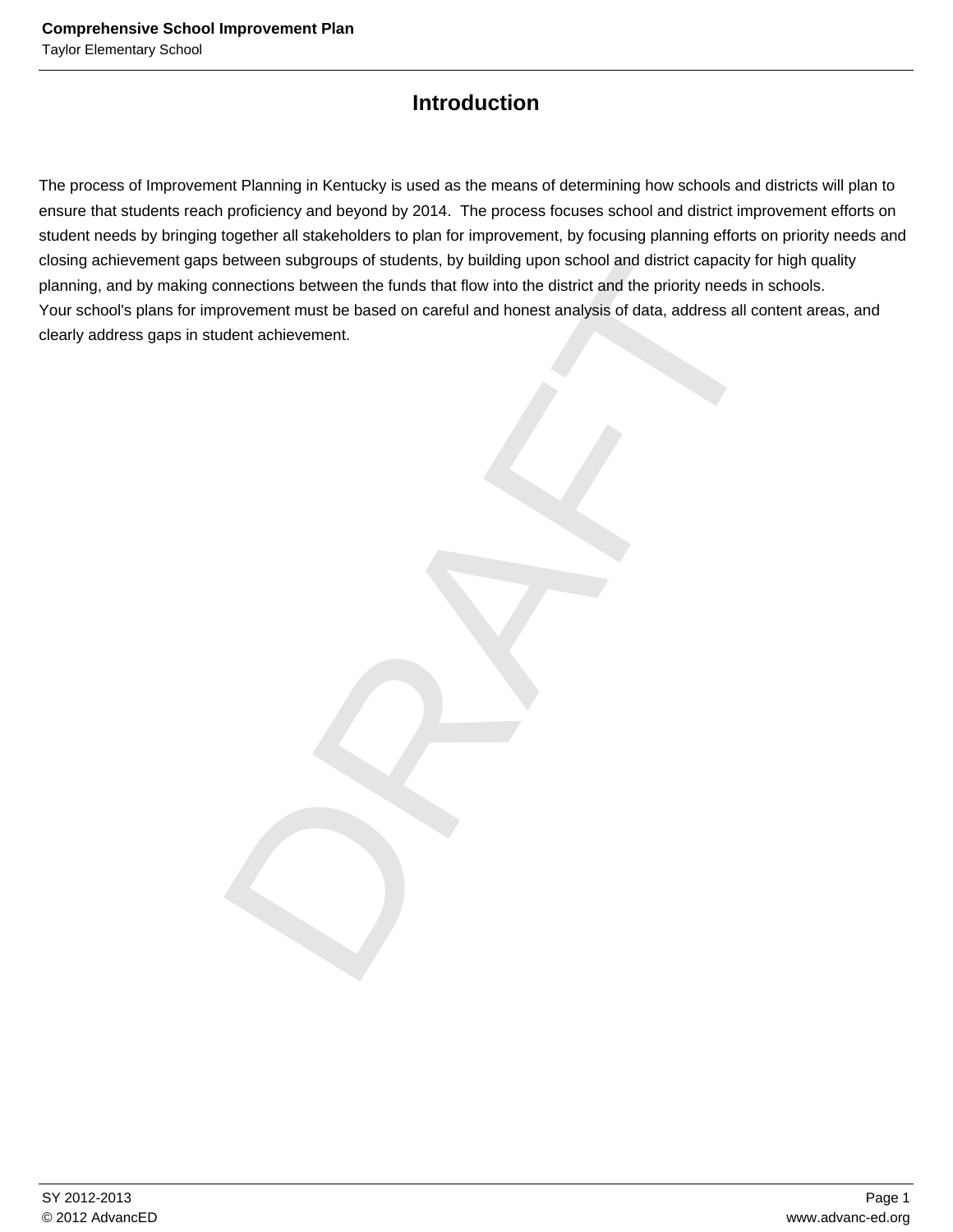# Executive Summary **Executive Summary**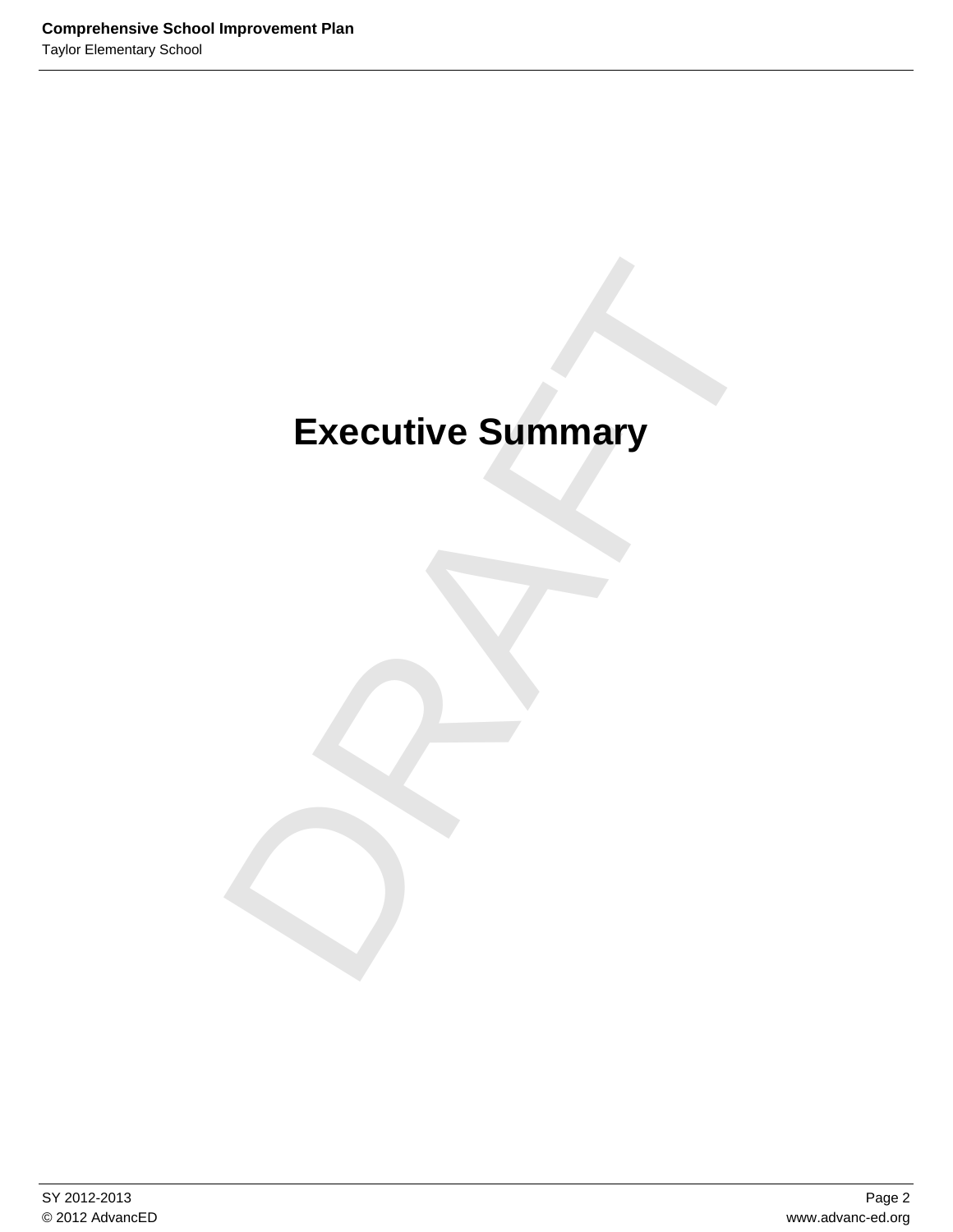# **Introduction**

Every school has its own story to tell. The context in which teaching and learning takes place influences the processes and procedures by which the school makes decisions around curriculum, instruction, and assessment. The context also impacts the way a school stays faithful to its vision. Many factors contribute to the overall narrative such as an identification of stakeholders, a description of stakeholder engagement, the trends and issues affecting the school, and the kinds of programs and services that a school implements to support student learning.

Summary (ES) is to provide a school with an opportunity to describe in narrative form the strength<br>doing so, the public and members of the school community will have a more complete picture of ht<br>iss of self-reflection for The purpose of the Executive Summary (ES) is to provide a school with an opportunity to describe in narrative form the strengths and challenges it encounters. By doing so, the public and members of the school community will have a more complete picture of how the school perceives itself and the process of self-reflection for continuous improvement. This summary is structured for the school to reflect on how it provides teaching and learning on a day to day basis.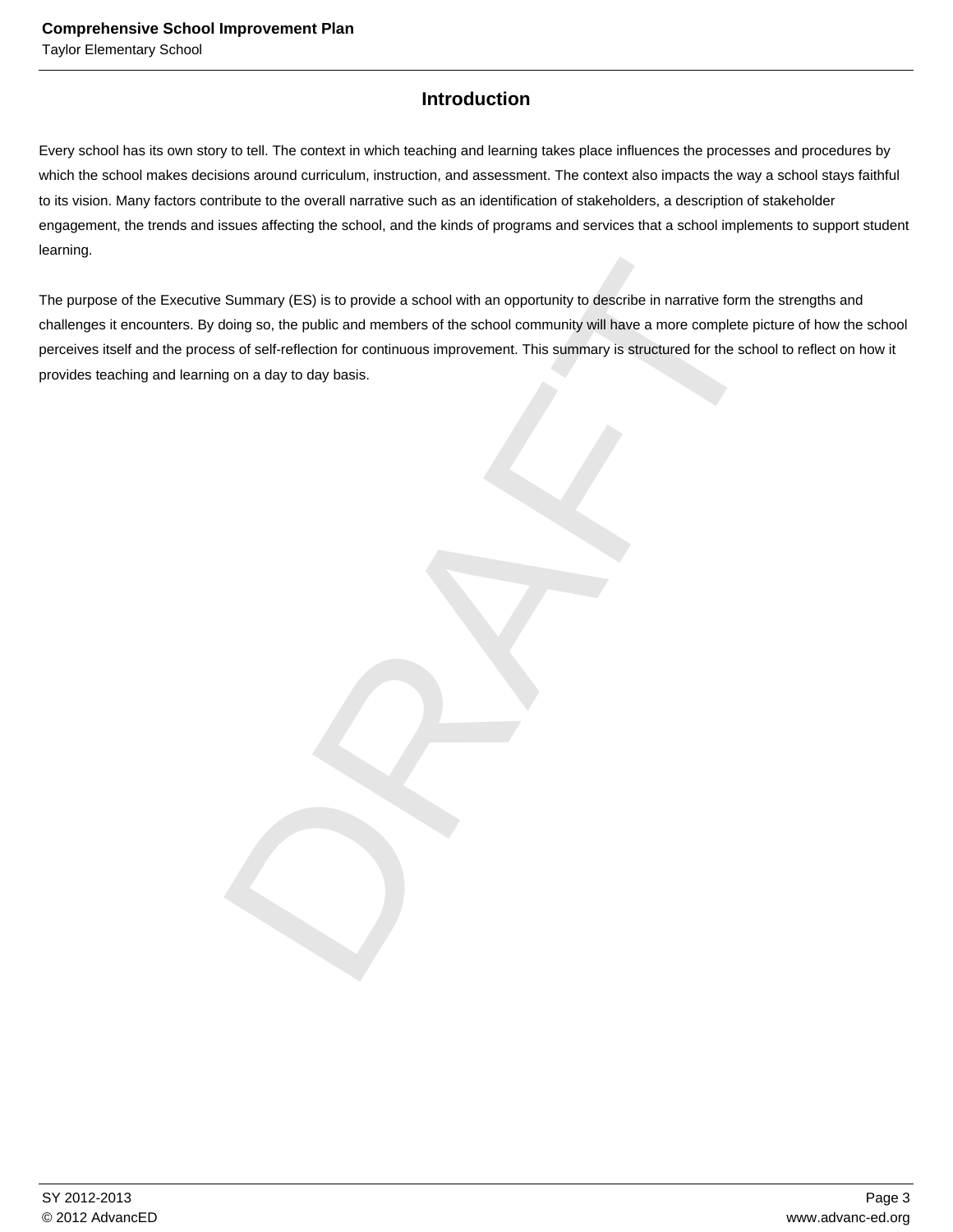# **Description of the School**

**Describe the school's size, community/communities, location, and changes it has experienced in the last three years. Include demographic information about the students, staff, and community at large. What unique features and challenges are associated with the community/communities the school serves?**

Taylor Elementary is located in Bracken County. Bracken County is located in northern Kentucky, along the Ohio River. It is bordered by Mason, Pendleton, Robertson and Harrison counties, and occupies 206 sq. miles in area. The population in the year 2000 was 8,279. We serve approximately 630 students in grades Preschool to 5th grade. The Bracken County School District currently has 75% of its students qualifying for free or reduced lunch. All certified staff meet the highly qualified status as defined by NCLB.

unities the school serves?<br>
In Bracken County, Bracken County is located in northern Kentucky, along the Ohio River. It is both and Harrison counties, and occupies 200 say, miles in ates. The population in the year 2000 wa Taylor Elementary provides a diverse curriculum designed to meet the needs of all students and prepare them for the 21st century. Interventions are made available to all qualifying students following the RTI model. All students receive 50 minutes of library, physical education, music or art daily. Each student also received 60 minutes of computer lab time daily in which students work on specific skills, computer skills, research skills and or writing skills. Taylor Elementary also utilizes school wide math and reading programs to meet the needs of our students and the Common Core Standards.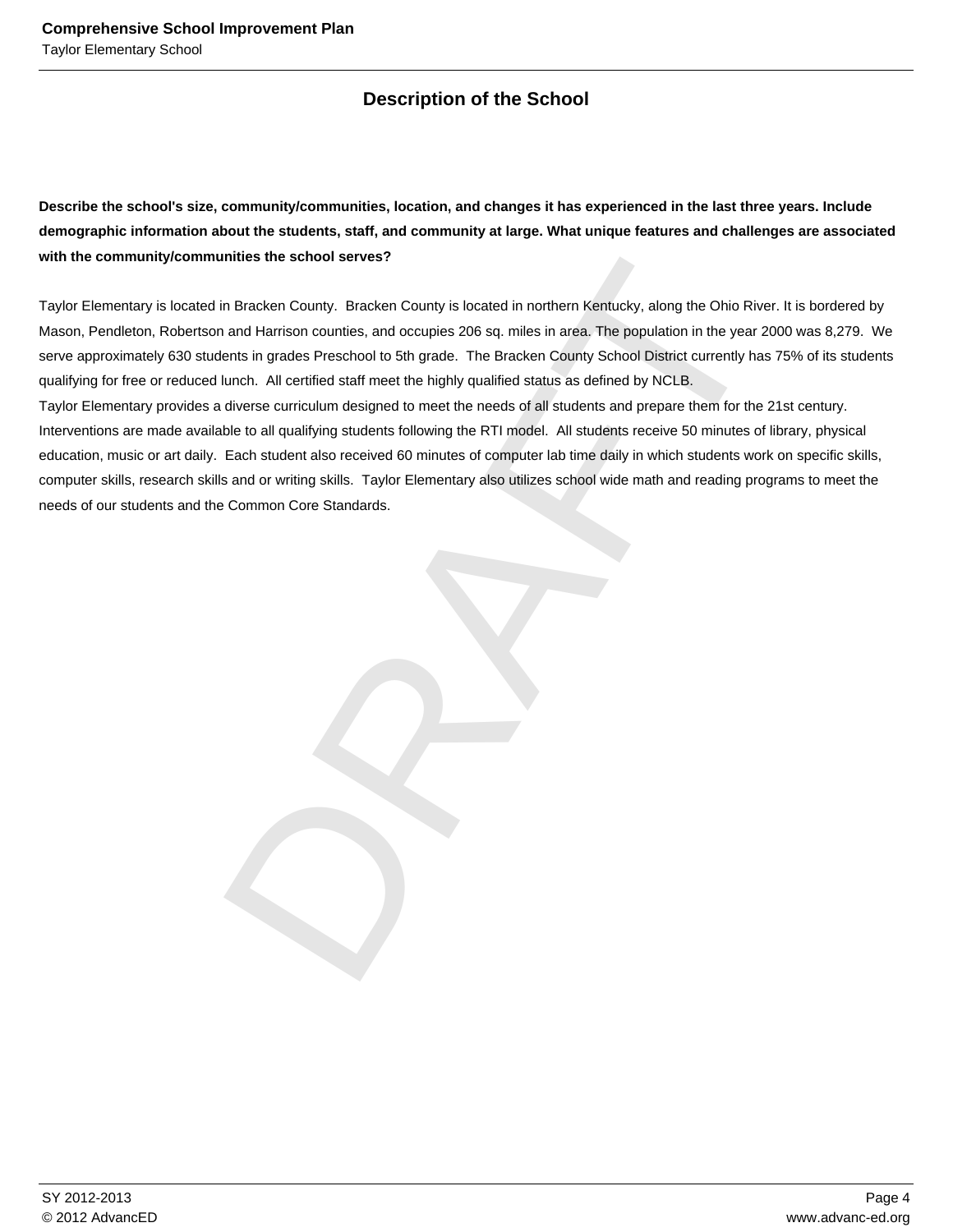# **School's Purpose**

**Provide the school's purpose statement and ancillary content such as mission, vision, values, and/or beliefs. Describe how the school embodies its purpose through its program offerings and expectations for students.**

Taylor Elementary School's Mission Statement:

We are here to work as a team to encourage and support all students to achieve academic success and responsible citizen ship through a caring and nurturing environment.

Mission Statement:<br>
m to encourage and support all students to achieve academic success and responsible citizen ship<br>
ment.<br>
and education from cartified staff members. Taylor Elementary has a full time counselor who provi All students receive a balanced education from certified staff members. Taylor Elementary has a full time counselor who provides classroom lessons and pull-out sessions with students in either one-on-one or small group settings. Taylor Elementary also has two part-time curriculum coaches who work with teachers on lesson planning, developing assessments and by directly instructing students. A full time interventionist is also on the staff. She provides interventions to those students who qualify. Taylor Elementary also has a pull-out gifted and talented program to help students grow in their area of giftedness. With all of these tools Taylor Elementary staff, and students help provide a balanced curriculum that will help prepare the students for middle, high and post-secondary school.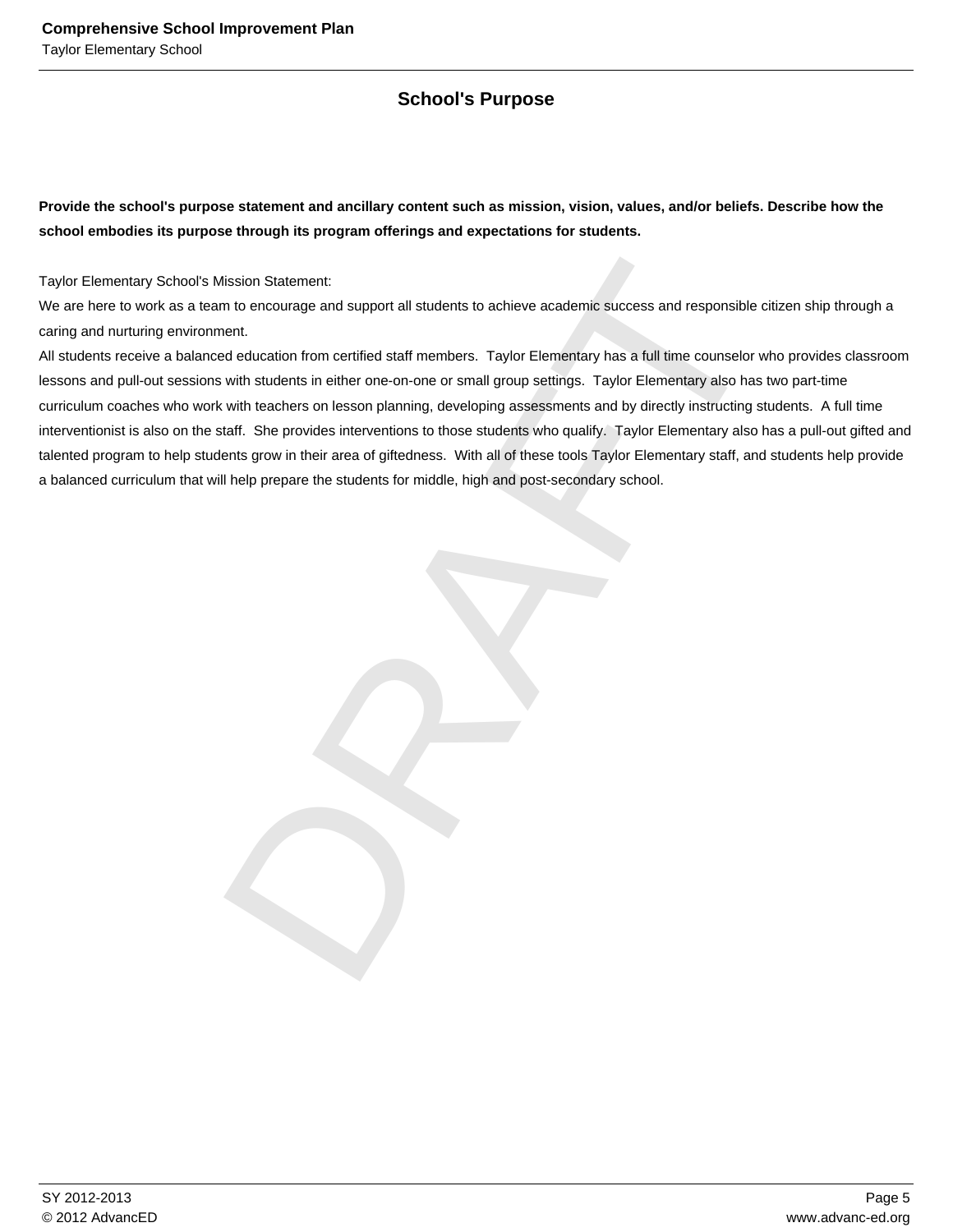# **Notable Achievements and Areas of Improvement**

**Describe the school's notable achievements and areas of improvement in the last three years. Additionally, describe areas for improvement that the school is striving to achieve in the next three years.**

Students at Taylor Elementary have received the following awards:

- ¢ Taylor Elementary Cheerleaders won 1st place in the 6th grade and under category.
- ¢ Academic Team students at Taylor have placed at the following competitions: Governor's Cup, Limestone Link, and Regionals.
- $\phi$  Students have won 1st place in writing competitions such as the AARP Grandparent's Essay Contest.
- $¢$  Five 5th Graders qualified for the Honor Choir.
- $¢$  All 5th Graders graduated from the DARE program.
- $¢$  Elementary Track- Girls won 1st place and Boys won 2nd place
- ¢ Football- 1st Grade division won the Super Bowl for Northern Kentucky.

ry have received the following awards:<br>
aders won 1st place in the 6th grade and under category.<br>
Traffvior have placed at the following competitions: Governor's Cup, Limestone Link, and Regional<br>
be in writing competition All teachers receive at least 24 hours of professional development yearly. This year teachers began implementing the CASL strategies and a new math curriculum. Taylor Elementary also provides ESS services for students in grades 1-5. The staff at Taylor is also revising the current RTI program to help meet the needs of a wider range of students. We are confident that these resources will further improve and enhance our instruction.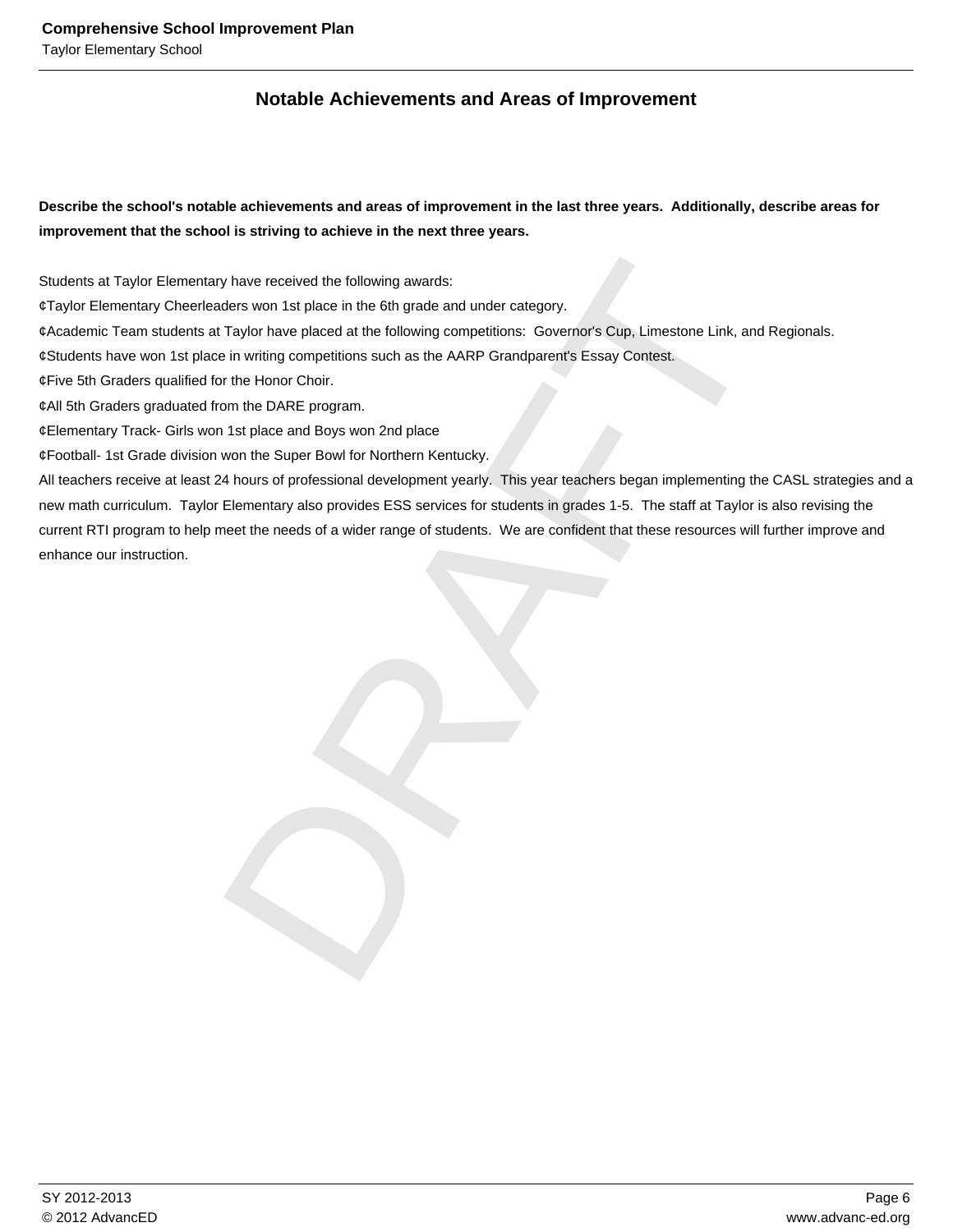# **Additional Information**

**Provide any additional information you would like to share with the public and community that were not prompted in the previous sections.**

ntinues to strephthen its community ties through participation in various community events and adv<br>
and the community of the community of the community of the community of the community of the community of the community of Taylor Elementary School continues to streghthen its community ties through participation in various community events and advisory councils.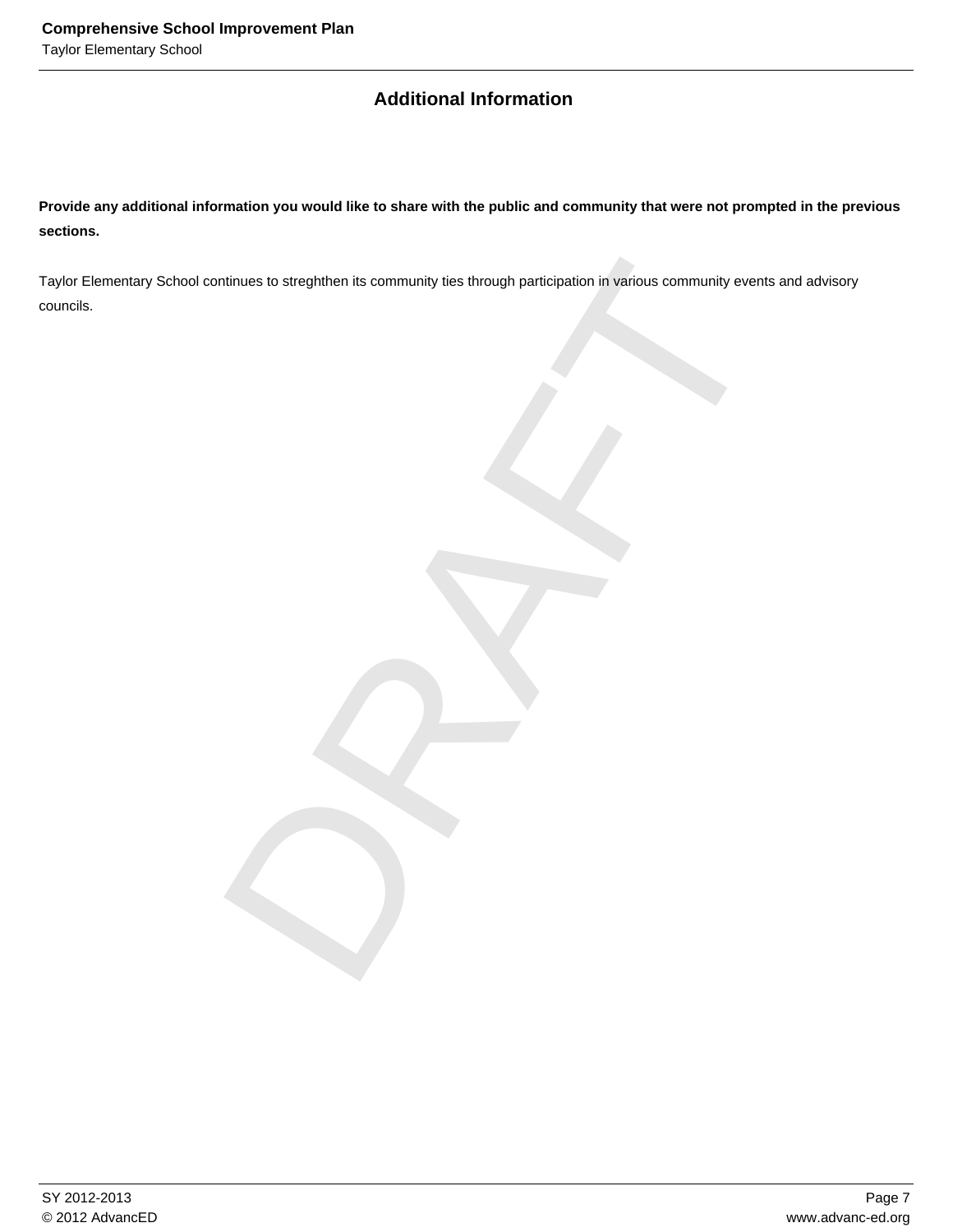# KDE Needs Assessment **KDE Needs Assessment**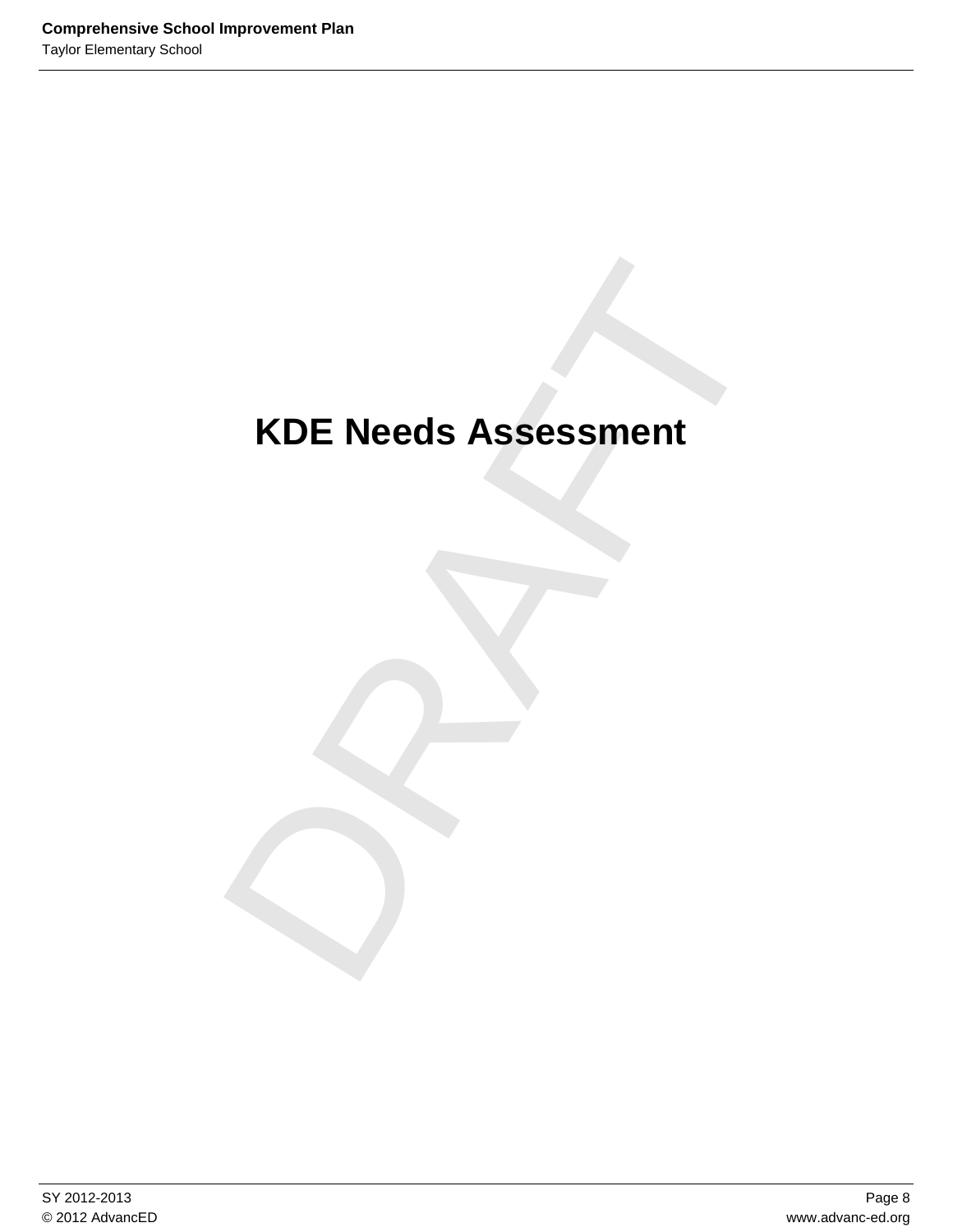Taylor Elementary School

# **Introduction**

DRAFT

The purpose of the School Needs Assessment is to use data and information to prioritize allocation of resources and activities.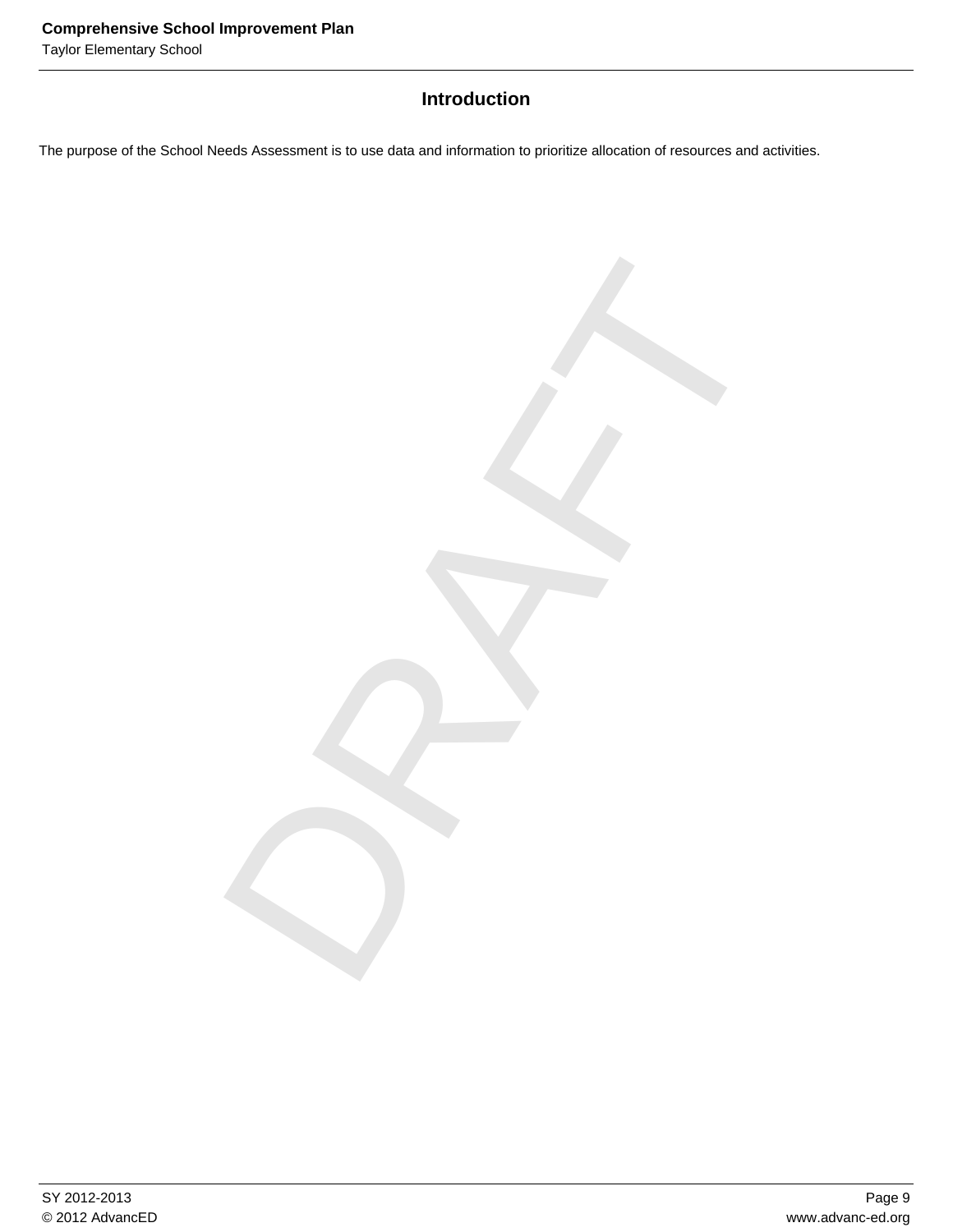# **Data Analysis**

**What question(s) are you trying to answer with the data and information provided to you? What does the data/information tell you? What does the data/information not tell you?**

We are trying to answer the following questions:

1. How can we increase proficiency levels in reading and math?

2. How can we decrease novice rates in reading and math?

3. How can we increase our language mechanics?

4. How can we decrease the gap between students who qualify for free and reduced lunch?

The data shows us that we are below state averages in regard to proficiency levels in reading and math.

The following is additional data compiled through the school improvement process:

36.5% of students are at the proficient rate in reading. This is 1 point below the state average.

ollowing questions:<br>
riclency levels in reading and math?<br>
rice rates in reading and math?<br>
anguage mechanics?<br>
anguage mechanics?<br>
anguage mechanics?<br>
anguage mechanics?<br>
anguage mechanics?<br>
anguage mechanics?<br>
proficient 35.6% of our students who qualify for free or reduced lunch are at the proficient rate in reading. This is 1.5 points below the state average.

29.4% of students are at the proficient rate in mathematics. This is .7 points below the state average.

28.1% of students who qualify for free or reduced lunch are at the proficient rate in math. This is 1.7 points below the state average.

66% of students are at the proficient rate in science. This is 5.6 points above the state average.

54.4% of students are at the proficient rate in social studies. This is 5.5 points above the state average.

29.8% of students are at the proficient rate in writing. This is 6.7 points above the state average.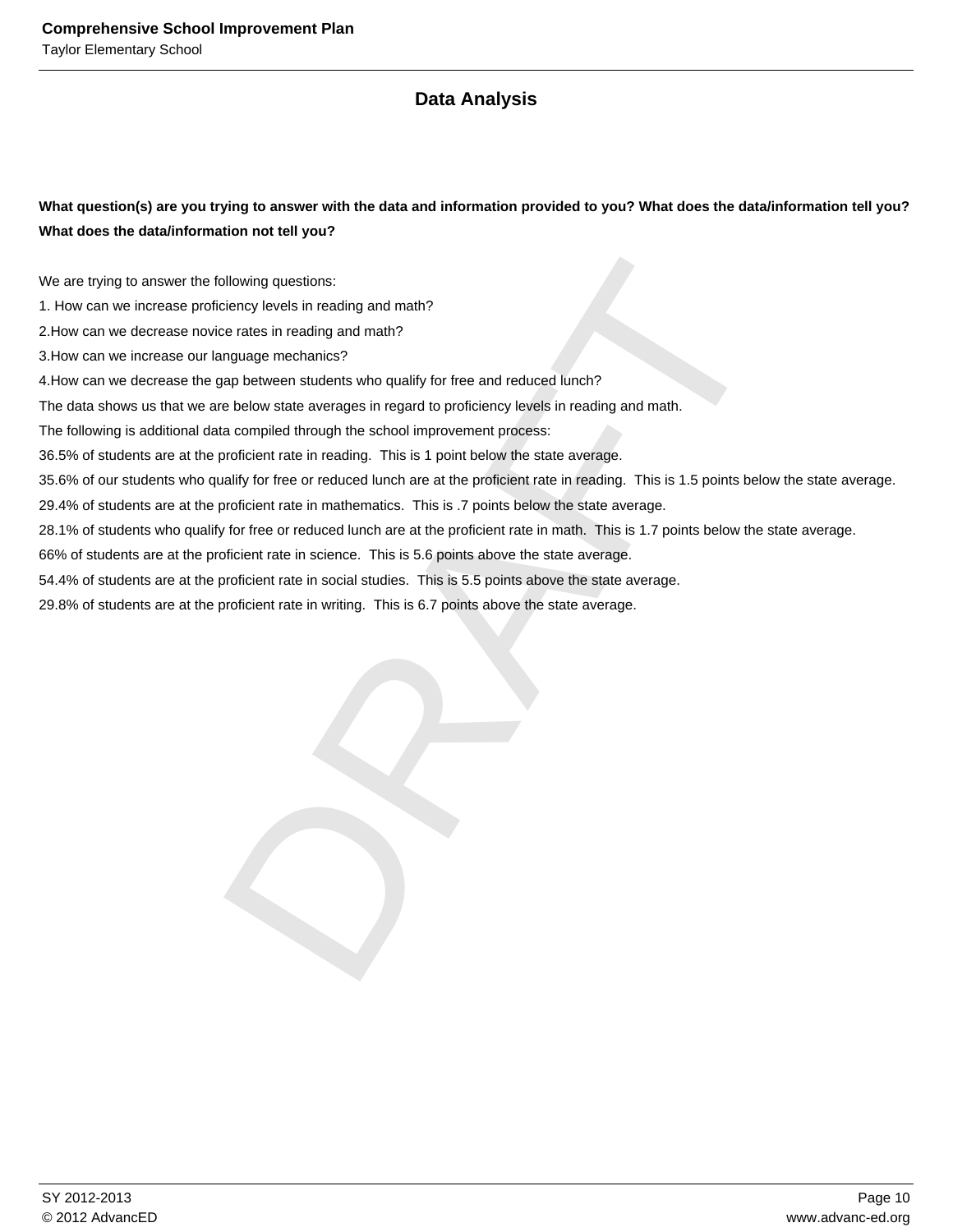# **Areas of Strengths**

**What were the areas of strength you noted? What actions are you implementing to sustain the areas of strength? What is there cause to celebrate?**

Areas of strength:

1. 66% of students are at the proficient rate in science. This is 5.6 points above the state average.

2. 54.4% of students are at the proficient rate in social studies. This is 5.5 points above the state average.

3. 29.8% of students are at the proficient rate in writing. This is 6.7 points above the state average.

4. 43.3% of students with disabilities scored at the proficient rate in reading. This is 16.2 points above the state average.

5. 33.3% of students with disabilities scored at the proficient rate in mathematics. This is 13.4 points above the state average.

6. 67.3% of students who qualify for free or reduced lunch scored at the proficient rate in science. This is 7.8 points above the state average.

7. 50% of students with disabilities scored at the proficient rate in social studies. This is 20.3 points above the state average.

8. 51.9% of students who qualify for free or reduced lunch scored at the proficient rate in social studies. This is 3.3 points above the state average.

e proficient rate in science. This is 5.6 points above the state average.<br>The proficient rate in social studies. This is 5.5 points above the state average.<br>The proficient rate in writing. This is 6.7 points above the stat We are continuing to revise our current curriculum map to help students achieve at higher levels. Teachers are implementing CASL strategies in all grade levels. Interventions will be used in all grade levels to help bridge the gap and all students to perform on or above grade level. A schedule of grade level and staff meetings is in place to address classroom and/or content needs. The majority of team meetings will continue to be focused on assessment strategies and instructional avenues to meet our students' needs.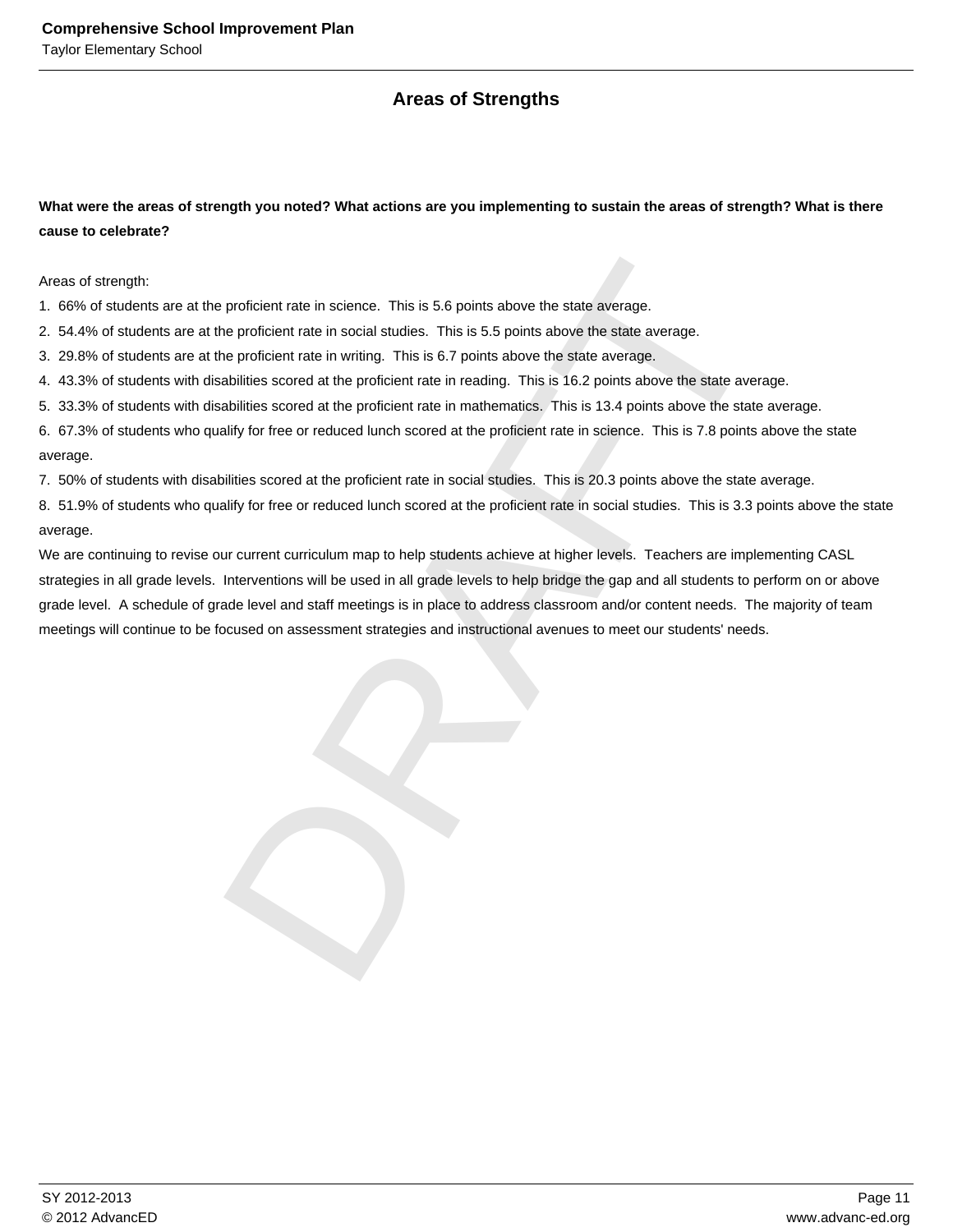# **Opportunities for Improvement**

## **What were areas in need of improvement? What plans are you making to improve the areas of need?**

ow a need for improvement in regard to profitelency levels. We will contribute to use a valiable resources the<br>reading and math consultants from the co-op and professional development to meet our goals. Due<br>withe state in Reading and mathematics show a need for improvement in regard to proficiency levels. We will continue to use available resources such as: CASL, instructional coaches, reading and math consultants from the co-op and professional development to meet our goals. Data shows that students are scoring below the state in reading, math and language mechanics. Professional Development and coaching will be provided for all teachers of those contents.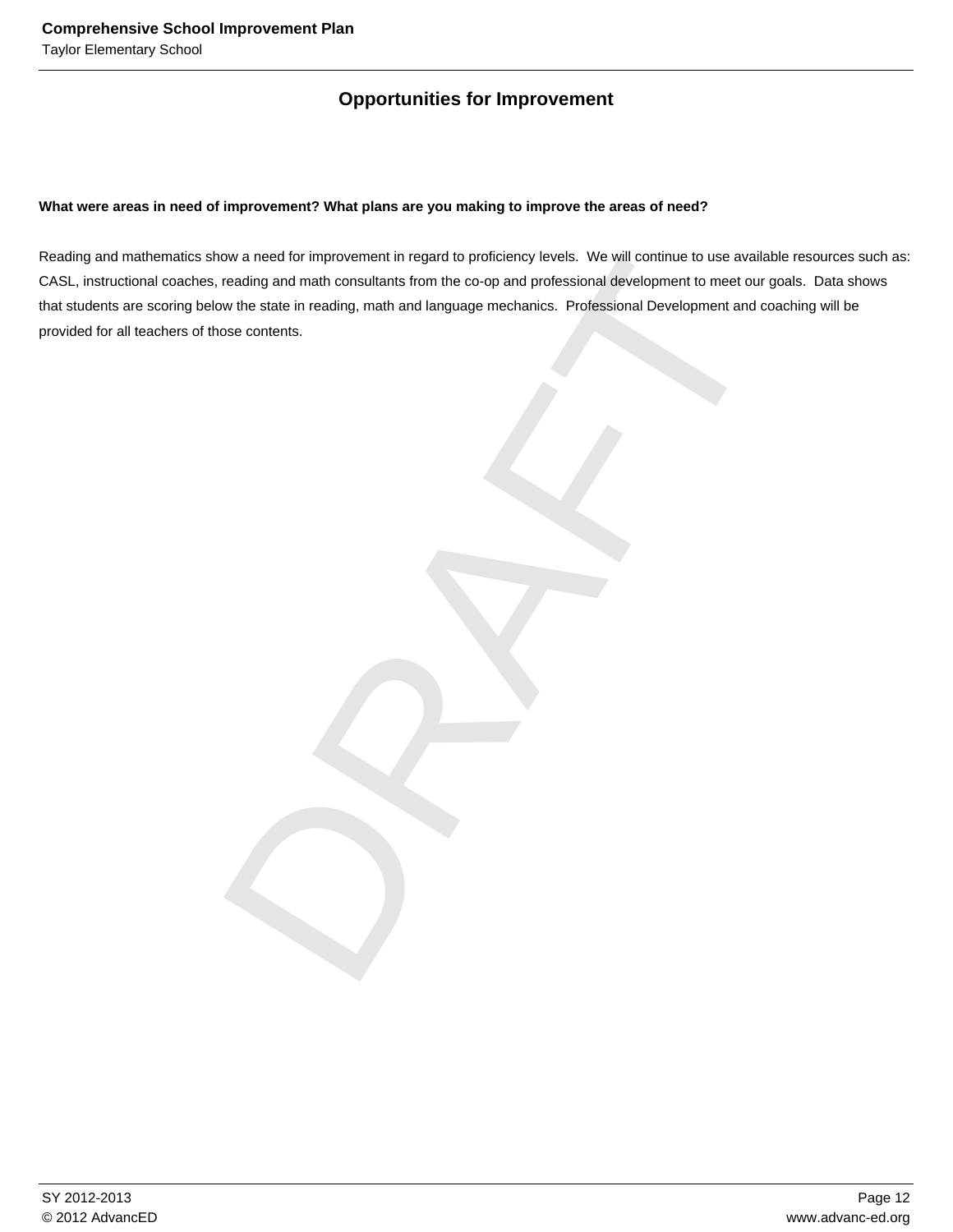# **Conclusion**

# **Reflect on your answers provided in the previous sections. What are your next steps in addressing areas of concern?**

along with the SBDM Council, is committed to improving instruction for all students. We will use re-<br>ources to address our deficiencies. The Taylor Elementary staff, along with the SBDM Council, is committed to improving instruction for all students. We will use research based strategies, programs and resources to address our deficiencies.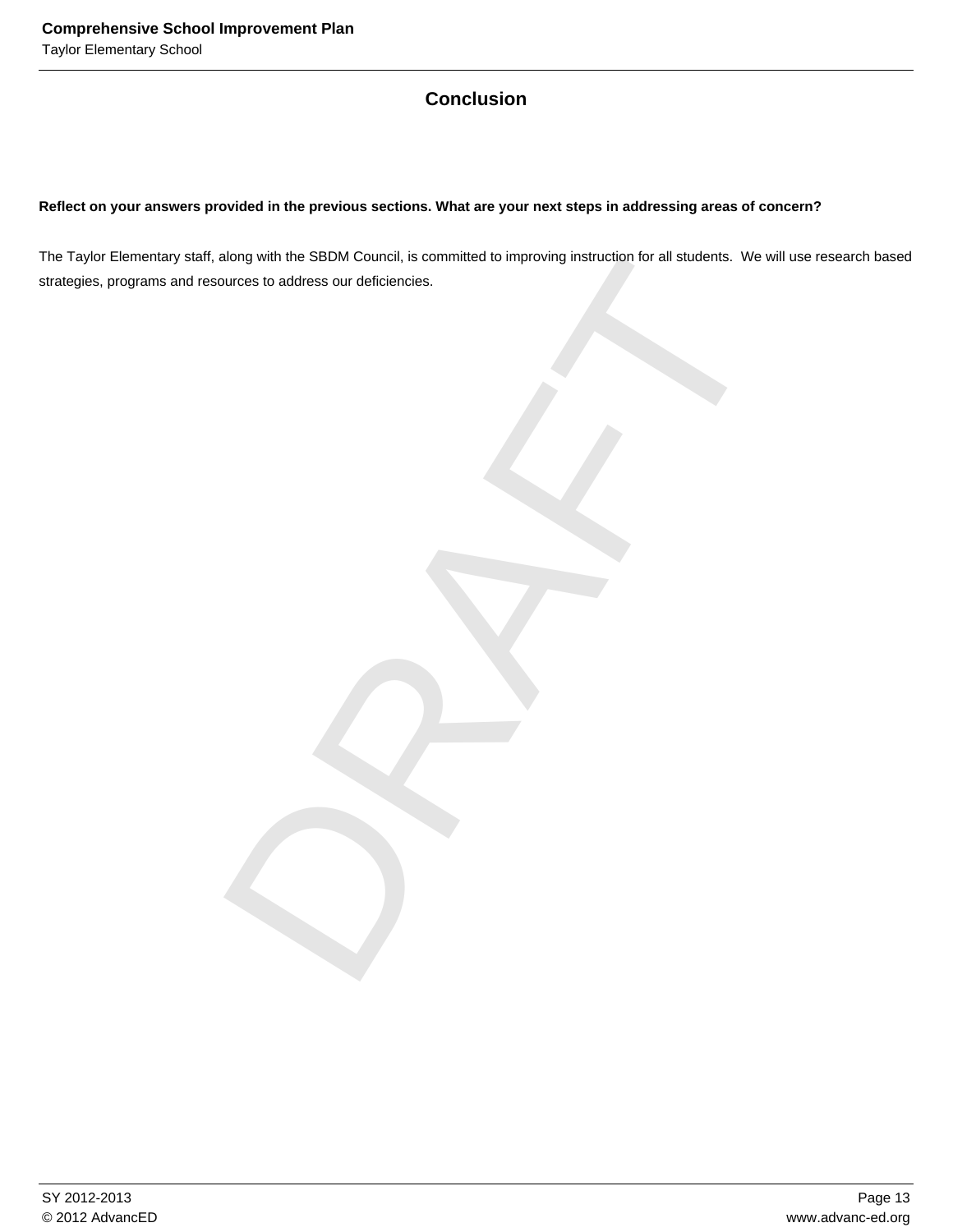# Taylor Elementary School **Taylor Elementary School**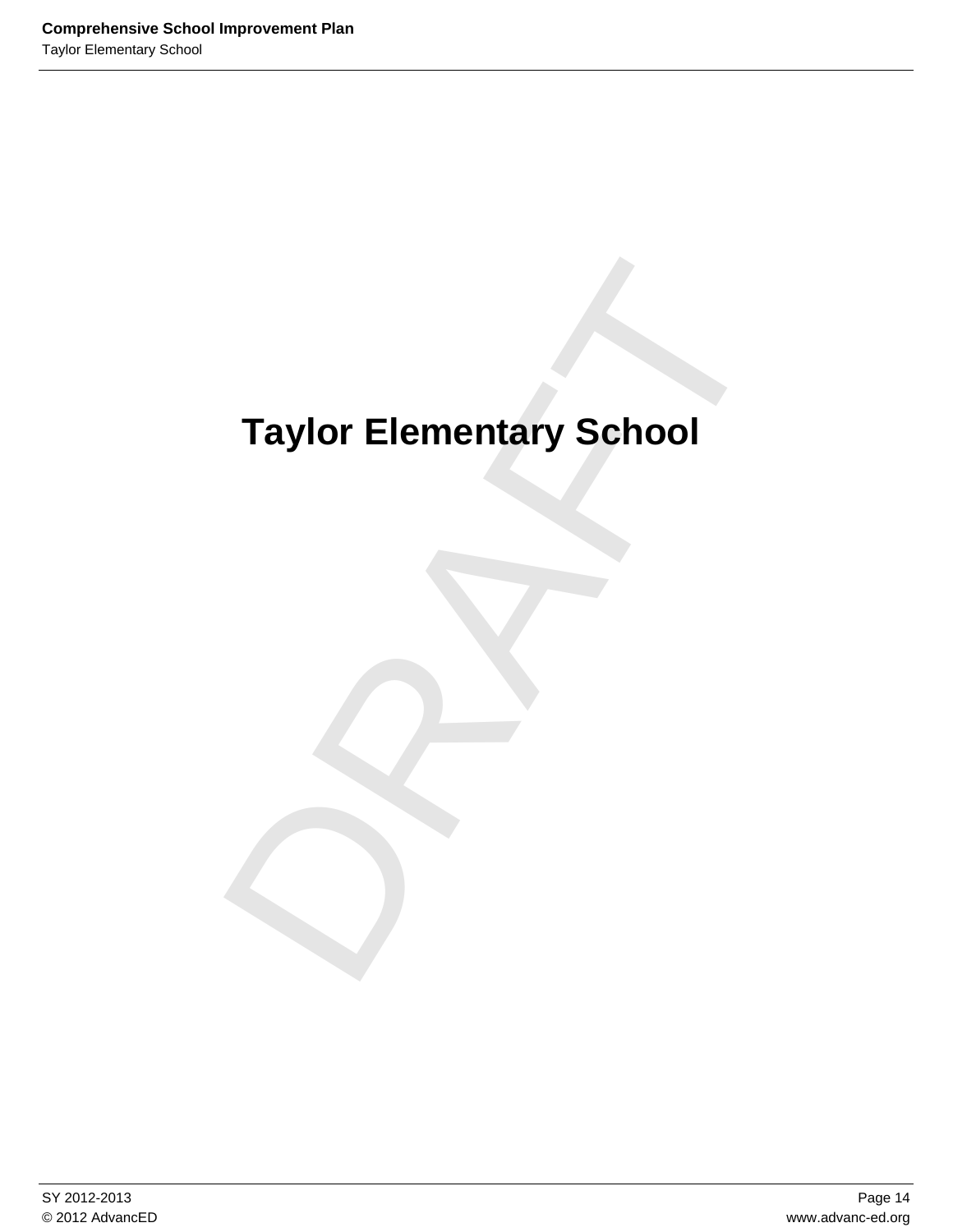Taylor Elementary School

# **Overview**

# **Plan Name**

Taylor Elementary School

**Plan Description**

PROVEMENT PLAN<br>DRAFT Comprehensive School Improvement Plan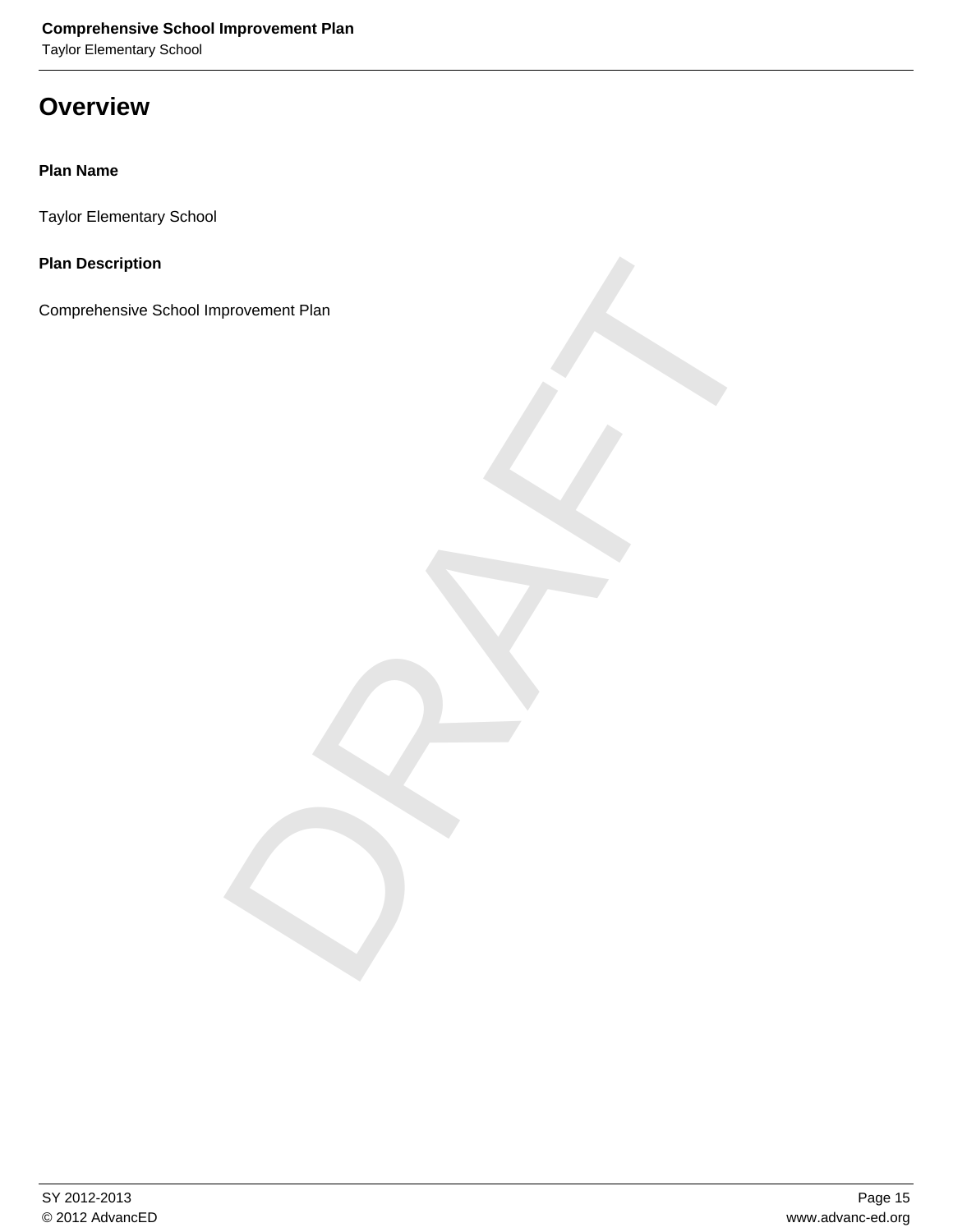|                        | <b>Comprehensive School Improvement Plan</b><br><b>Taylor Elementary School</b>                                                |                                                                        |                              |                                                                                                                                                                                                                                                                                                                                                                                                                                                                                |                                 |  |  |  |  |  |  |
|------------------------|--------------------------------------------------------------------------------------------------------------------------------|------------------------------------------------------------------------|------------------------------|--------------------------------------------------------------------------------------------------------------------------------------------------------------------------------------------------------------------------------------------------------------------------------------------------------------------------------------------------------------------------------------------------------------------------------------------------------------------------------|---------------------------------|--|--|--|--|--|--|
|                        | <b>Goals Summary</b>                                                                                                           |                                                                        |                              |                                                                                                                                                                                                                                                                                                                                                                                                                                                                                |                                 |  |  |  |  |  |  |
|                        | The following is a summary of the goals encompassed in this plan. The details for each goal are available in the next section. |                                                                        |                              |                                                                                                                                                                                                                                                                                                                                                                                                                                                                                |                                 |  |  |  |  |  |  |
| $\#$<br>$\overline{1}$ | <b>Goal Name</b><br>Increase the average reading proficiency<br>rate from 36.5 in 2012 to 68.3 in 2017.                        | <b>Goal Details</b><br>Objectives: 1<br>Strategies: 3<br>Activities: 3 | <b>Goal Type</b><br>Academic | Measurable Objective<br>43% of Third, Fourth and<br>Fifth grade students will<br>demonstrate a proficiency<br>in reading in English<br>Language Arts by<br>05/30/2017 as measured by<br>results of the K-Prep<br>assessment                                                                                                                                                                                                                                                    | <b>Total Funding</b><br>\$35000 |  |  |  |  |  |  |
| $ 2\rangle$            | Increase the average math proficiency<br>rate from 29.4 in 2012 to 64.7 in 2017                                                | Objectives: 1<br>Strategies: 3<br>Activities: 3                        | Academic                     | A 37% increase of Third,<br>Fourth and Fifth grade<br>students will demonstrate a<br>proficiency all strands of<br>mathematics in Mathematics<br>by 05/24/2013 as measured<br>by Teachers will collaborate<br>to design common<br>assessments and then will<br>meet to analyze the pieces<br>of student work.<br>Deficiencies will be<br>diagnosed to inform the<br>classroom instruction.<br>Results will be used to<br>design both enrichment<br>activities and interventio. | \$12000                         |  |  |  |  |  |  |
| 3                      | All students at Taylor Elementary will be<br>come proficient writers.                                                          | Objectives: 2<br>Strategies: 4<br>Activities: 4                        | Academic                     | 37% of Fourth and Fifth<br>grade students will<br>demonstrate a proficiency<br>in writing in English<br>Language Arts by<br>$05/24/2013$ as measured by<br>as measured by the KPREP<br>assessment., 49% of Fourth<br>grade students will<br>demonstrate a proficiency<br>language mechanics in<br>English Language Arts by<br>05/24/2013 as measured by<br><b>KPREP</b> and MAP<br>assessments.                                                                                | \$80000                         |  |  |  |  |  |  |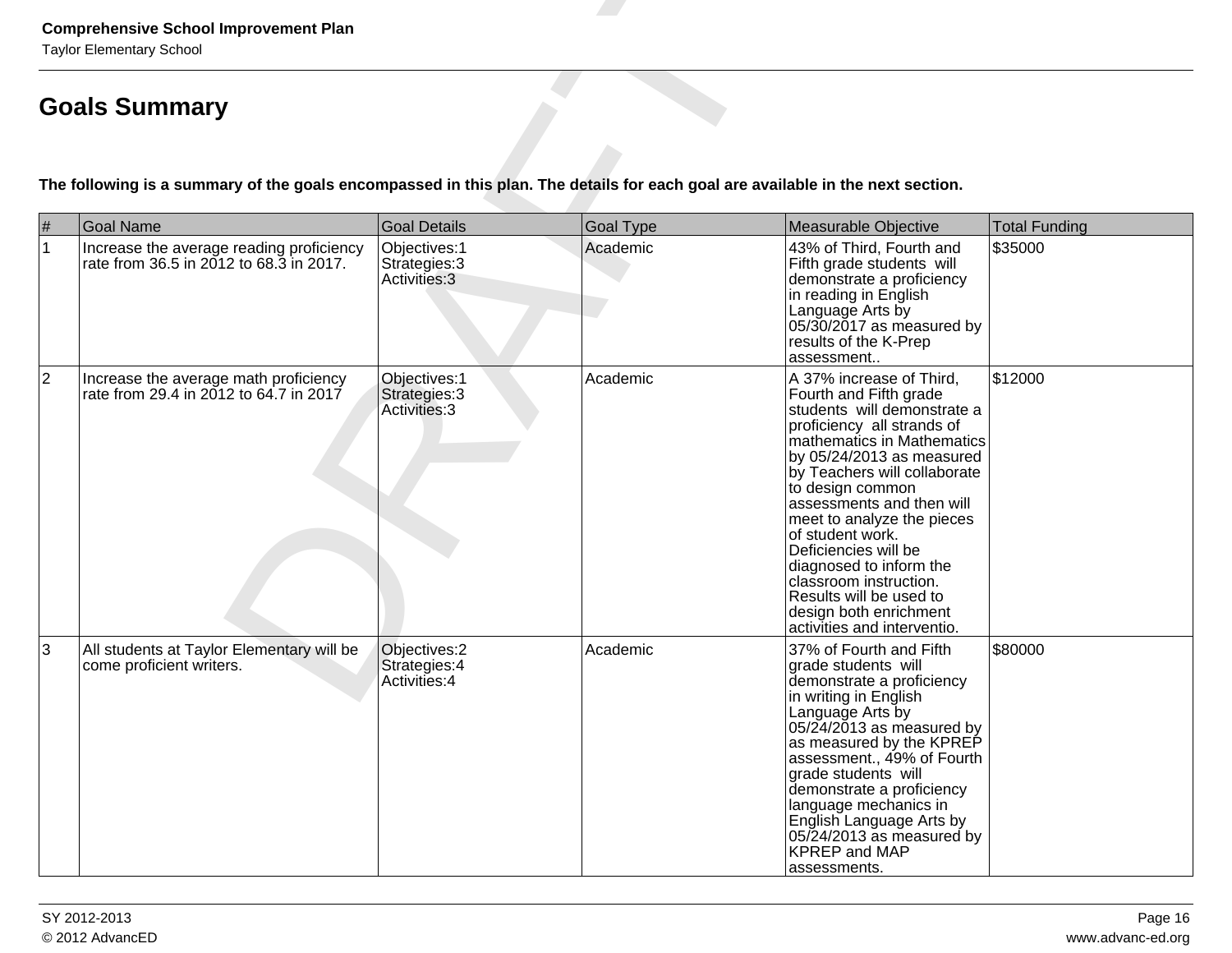|                | <b>Comprehensive School Improvement Plan</b><br><b>Taylor Elementary School</b>    |                                                 |          |                                                                                                                                                                             |       |
|----------------|------------------------------------------------------------------------------------|-------------------------------------------------|----------|-----------------------------------------------------------------------------------------------------------------------------------------------------------------------------|-------|
| $\overline{4}$ | All students at Taylor Elementary School<br>will become proficient readers.        | Objectives: 1<br>Strategies: 1<br>Activities: 1 | Academic | 43% of Third, Fourth and<br>Fifth grade students will<br>demonstrate a proficiency<br>reading in English Language<br>Arts by 05/24/2013 as<br>measured by KPREP<br>results. | \$500 |
| $\overline{5}$ | All students at Taylor Elementary School<br>will become proficient in mathematics. | Objectives: 1<br>Strategies: 1<br>Activities: 1 | Academic | 37% of Third, Fourth and<br>Fifth grade students will<br>demonstrate a proficiency<br>on assessments in<br>Mathematics by 05/24/2013<br>as measured by KPREP<br>results.    | \$500 |
|                |                                                                                    |                                                 |          |                                                                                                                                                                             |       |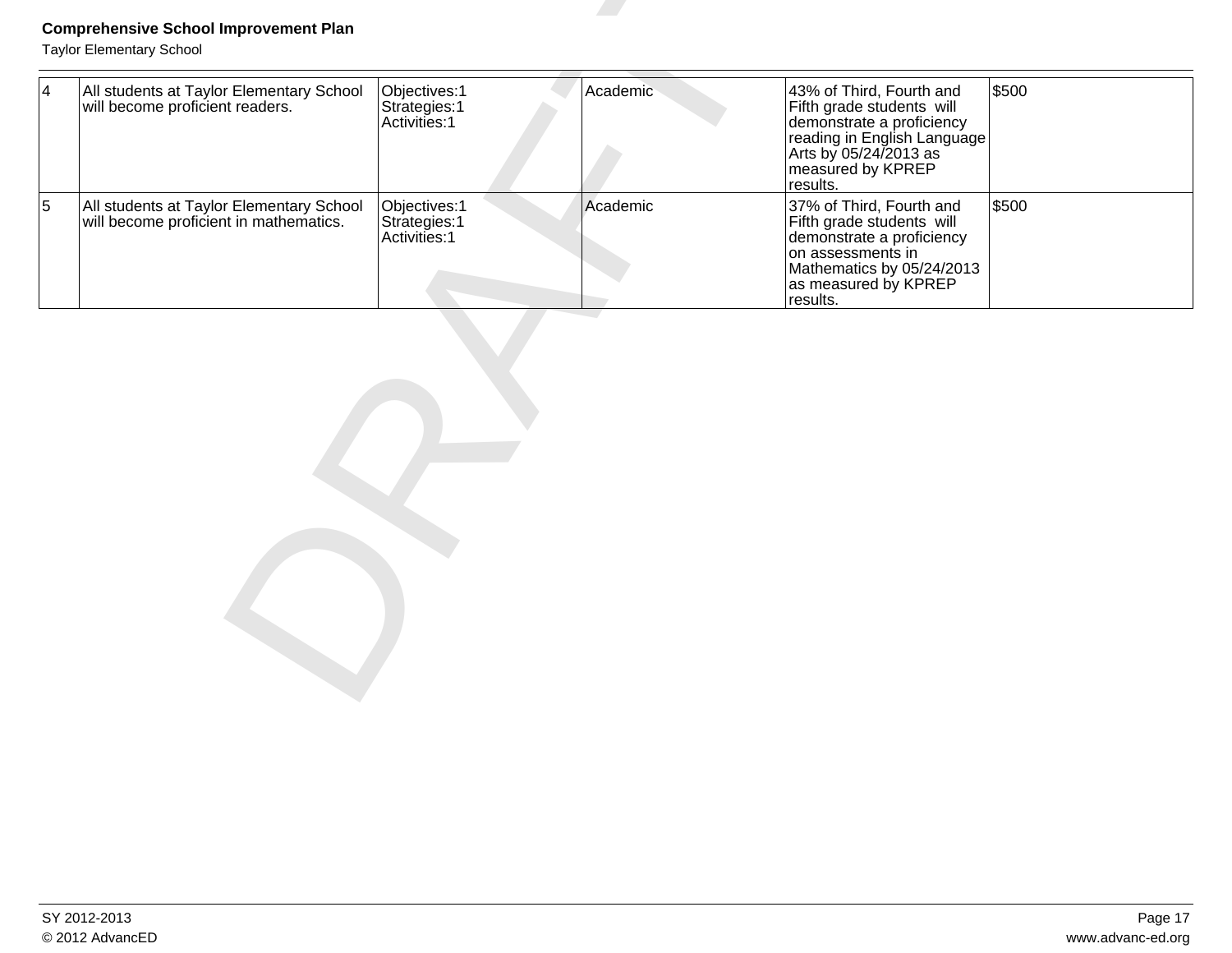# **Measurable Objective 1:**

| <b>Comprehensive School Improvement Plan</b><br><b>Taylor Elementary School</b>                                                                                                                                                                                                      |                          |            |                 |                      |                        |                                                                                |
|--------------------------------------------------------------------------------------------------------------------------------------------------------------------------------------------------------------------------------------------------------------------------------------|--------------------------|------------|-----------------|----------------------|------------------------|--------------------------------------------------------------------------------|
| Goal 1: Increase the average reading proficiency rate from 36.5 in 2012 to 68.3 in 2017.                                                                                                                                                                                             |                          |            |                 |                      |                        |                                                                                |
| <b>Measurable Objective 1:</b><br>43% of Third, Fourth and Fifth grade students will demonstrate a proficiency in reading in English Language Arts by 05/30/2017 as measured by results of the K-Prep<br>assessment                                                                  |                          |            |                 |                      |                        |                                                                                |
| <b>Strategy 1:</b>                                                                                                                                                                                                                                                                   |                          |            |                 |                      |                        |                                                                                |
| Student Work Analysis - Teachers will collaborate to design common assessments and then will meet to analyze the pieces of student work. Deficiencies will be                                                                                                                        |                          |            |                 |                      |                        |                                                                                |
| diagnosed to inform the classroom instruction. Results will be used to design both enrichment activities and intervention activities.                                                                                                                                                |                          |            |                 |                      |                        |                                                                                |
| Research Cited: Best Practice research shows collaboration with others helps to increase student achievement.                                                                                                                                                                        |                          |            |                 |                      |                        |                                                                                |
| Activity - Student Work Analysis                                                                                                                                                                                                                                                     | <b>Activity Type</b>     | Begin Date | <b>End Date</b> | Resource<br>Assigned | Source Of<br>Funding   | Staff<br>Responsible                                                           |
| Teachers will collaborate to design common assessments and then will<br>meet to analyze the pieces of student work. Deficiencies will be diagnosed<br>to inform the classroom instruction. Results will be used to design both<br>enrichment activities and intervention activities. | Professional<br>Learning | 08/08/2012 | 05/24/2013      | \$0                  | No Funding<br>Required | Jennifer<br>Maines, Bobbi<br>Jo Brothers,<br>Cheryl<br>Johnson,<br>Jane Walton |
| <b>Strategy 2:</b>                                                                                                                                                                                                                                                                   |                          |            |                 |                      |                        |                                                                                |
| Professional Development - Teachers will receive embedded on-going training to learn reading strategies, develop lessons that match the common core standards, and                                                                                                                   |                          |            |                 |                      |                        |                                                                                |
| on the 5 components of reading. Teachers will learn about how to use mentor texts, close reading strategies and more.                                                                                                                                                                |                          |            |                 |                      |                        |                                                                                |
| Research Cited: Best practices show that developing reading strategies that are based on the 5 components of reading will lead to developing better readers.                                                                                                                         |                          |            |                 |                      |                        |                                                                                |
| Activity - Professional Development                                                                                                                                                                                                                                                  | <b>Activity Type</b>     | Begin Date | <b>End Date</b> | Resource<br>Assigned | Source Of<br>Fundina   | Staff<br>Responsible                                                           |
| Teachers will receive embedded on-going training to learn reading<br>strategies, develop lessons that match the common core standards, and on Learning<br>the 5 components of reading. Teachers will learn about how to use mentor                                                   | Professional             | 01/30/2013 | 08/01/2013      | \$0                  | <b>General Fund</b>    | Jennifer<br>Maines, Bobbi<br>Jo Brothers,                                      |

| Activity - Professional Development                                                                                                                                                                                                                                             | Activity Type       | Begin Date | End Date   | Resource<br>Assigned | Source Of<br> Funding | <b>Staff</b><br>Responsible                                            |
|---------------------------------------------------------------------------------------------------------------------------------------------------------------------------------------------------------------------------------------------------------------------------------|---------------------|------------|------------|----------------------|-----------------------|------------------------------------------------------------------------|
| Teachers will receive embedded on-going training to learn reading<br>strategies, develop lessons that match the common core standards, and on Learning<br>the 5 components of reading. Teachers will learn about how to use mentor<br>texts, close reading strategies and more. | <b>Professional</b> | 01/30/2013 | 08/01/2013 | 1\$0                 | General Fund Jennifer | Maines, Bobbi<br>Jo Brothers,<br>Jane Walton, I<br>lChervl<br>∣Johnson |

# **Strategy 3:**

Interventions - All students in grades K-5 will be tested through using the MAP assessment, reading fluency assessment like DIBELS and classroom assessments. Incombination these pieces of data will be used to recommend students for reading interventions. Interventions will be designed to fit each group. Research Cited: Best Practice data shows that Response to Intervention is an effective strategy to aid students' in their learning.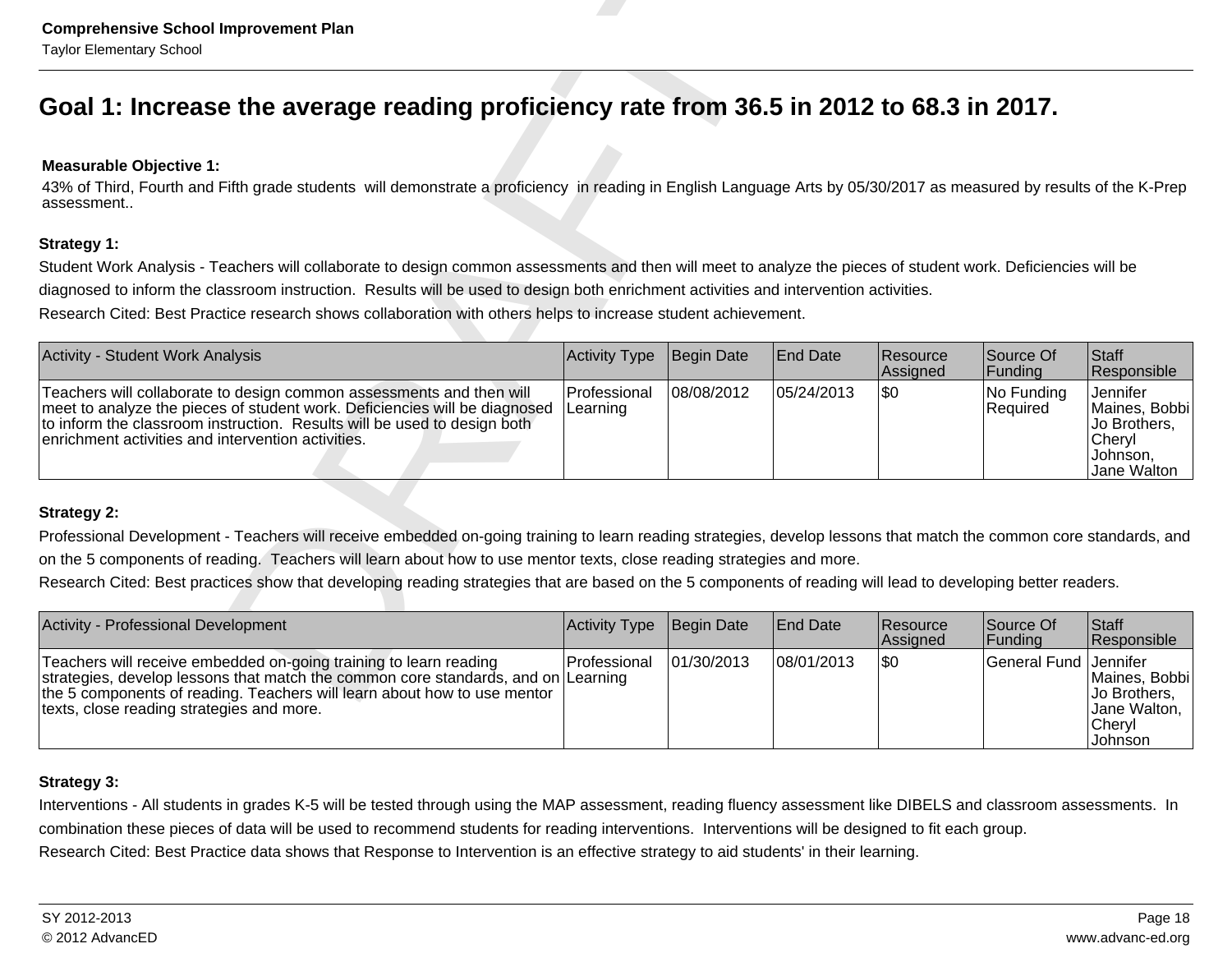| <b>Activity - Interventions</b>                                                                                                                                                                                                                                                                               | Activity Type Begin Date                     |            | <b>IEnd Date</b> | <b>Resource</b><br><b>Assigned</b> | Source Of<br><b>Funding</b>   | <b>Staff</b><br>Responsible                                                             |
|---------------------------------------------------------------------------------------------------------------------------------------------------------------------------------------------------------------------------------------------------------------------------------------------------------------|----------------------------------------------|------------|------------------|------------------------------------|-------------------------------|-----------------------------------------------------------------------------------------|
| All students in grades K-5 will be tested through using the MAP<br>assessment, reading fluency assessment like DIBELS and classroom<br>assessments. In combination these pieces of data will be used to<br>recommend students for reading interventions. Interventions will be<br>designed to fit each group. | <b>Academic</b><br>Support<br><b>Program</b> | 08/07/2012 | 05/24/2013       | 1\$35000                           | 'Title ।<br><b>Schoolwide</b> | <b>Jennifer</b><br><b>Maines, Bobbil</b><br><b>Jo Brothers.</b><br>IBrandi<br>Sebastian |

| <b>Comprehensive School Improvement Plan</b><br><b>Taylor Elementary School</b>                                                                                                                                                                                                                                                                                                                                                                                                                                                                                                                                                                                                                                                                                                             |                                |            |                 |                      |                       |                                                                                |
|---------------------------------------------------------------------------------------------------------------------------------------------------------------------------------------------------------------------------------------------------------------------------------------------------------------------------------------------------------------------------------------------------------------------------------------------------------------------------------------------------------------------------------------------------------------------------------------------------------------------------------------------------------------------------------------------------------------------------------------------------------------------------------------------|--------------------------------|------------|-----------------|----------------------|-----------------------|--------------------------------------------------------------------------------|
| Activity - Interventions                                                                                                                                                                                                                                                                                                                                                                                                                                                                                                                                                                                                                                                                                                                                                                    | Activity Type                  | Begin Date | <b>End Date</b> | Resource<br>Assigned | Source Of<br>Funding  | Staff<br>Responsible                                                           |
| All students in grades K-5 will be tested through using the MAP<br>assessment, reading fluency assessment like DIBELS and classroom<br>assessments. In combination these pieces of data will be used to<br>recommend students for reading interventions. Interventions will be<br>designed to fit each group.                                                                                                                                                                                                                                                                                                                                                                                                                                                                               | Academic<br>Support<br>Program | 08/07/2012 | 05/24/2013      | \$35000              | Title I<br>Schoolwide | Jennifer<br>Maines, Bobbi<br>Jo Brothers,<br>Brandi<br>Sebastian               |
| Goal 2: Increase the average math proficiency rate from 29.4 in 2012 to 64.7 in 2017                                                                                                                                                                                                                                                                                                                                                                                                                                                                                                                                                                                                                                                                                                        |                                |            |                 |                      |                       |                                                                                |
| <b>Measurable Objective 1:</b><br>A 37% increase of Third, Fourth and Fifth grade students will demonstrate a proficiency all strands of mathematics in Mathematics by 05/24/2013 as measured by<br>Teachers will collaborate to design common assessments and then will meet to analyze the pieces of student work. Deficiencies will be diagnosed to inform the<br>classroom instruction. Results will be used to design both enrichment activities and interventio.<br>Strategy 1:<br>Math Training - Teacher will receive sessions on how to better instruct students using the "My Math" series.<br>Research Cited: Best Practice data shows that on-going professional development amongst teachers leads to better understanding of the content and therefore better<br>instruction. |                                |            |                 |                      |                       |                                                                                |
| Activity - Math Training                                                                                                                                                                                                                                                                                                                                                                                                                                                                                                                                                                                                                                                                                                                                                                    | <b>Activity Type</b>           | Begin Date | <b>End Date</b> | Resource<br>Assigned | Source Of<br>Funding  | Staff<br>Responsible                                                           |
| Teachers will receive on-going math training to help them better implement<br>the "My Math" series.                                                                                                                                                                                                                                                                                                                                                                                                                                                                                                                                                                                                                                                                                         | Professional<br>Learning       | 01/16/2013 | 05/24/2013      | \$12000              | Title I<br>Schoolwide | Jennifer<br>Maines, Bobbi<br>Jo Brothers,<br>Jane Walton,<br>Cheryl<br>Johnson |
| <b>Strategy 2:</b><br>Professional Development - Teachers will receive ongoing professional development to analyze the common core standards, devise and write a curriculum map that is<br>horizontally and vertically aligned, and to develop strategies to teach math to all students.<br>Research Cited: Best Practice data shows that collaboration amongst teachers leads to better understanding of the content and therefore better instruction.                                                                                                                                                                                                                                                                                                                                     |                                |            |                 |                      |                       |                                                                                |

| Activity - Professional Development                                                                                                                                                                                                           | Activity Type            | Begin Date | <b>End Date</b> | <b>Resource</b><br>Assigned | Source Of<br> Funding   | <b>Staff</b><br>Responsible                                                    |
|-----------------------------------------------------------------------------------------------------------------------------------------------------------------------------------------------------------------------------------------------|--------------------------|------------|-----------------|-----------------------------|-------------------------|--------------------------------------------------------------------------------|
| Teachers will receive ongoing professional development to analyze the<br>common core standards, devise and write a curriculum map that is<br>horizontally and vertically aligned, and to develop strategies to teach math<br>to all students. | Professional<br>Learning | 01/09/2013 | 05/24/2013      | \$0                         | General Fund   Jennifer | Maines. Bobbil<br><b>Jo Brothers.</b><br>IJane Walton<br>and Cheryl<br>Johnson |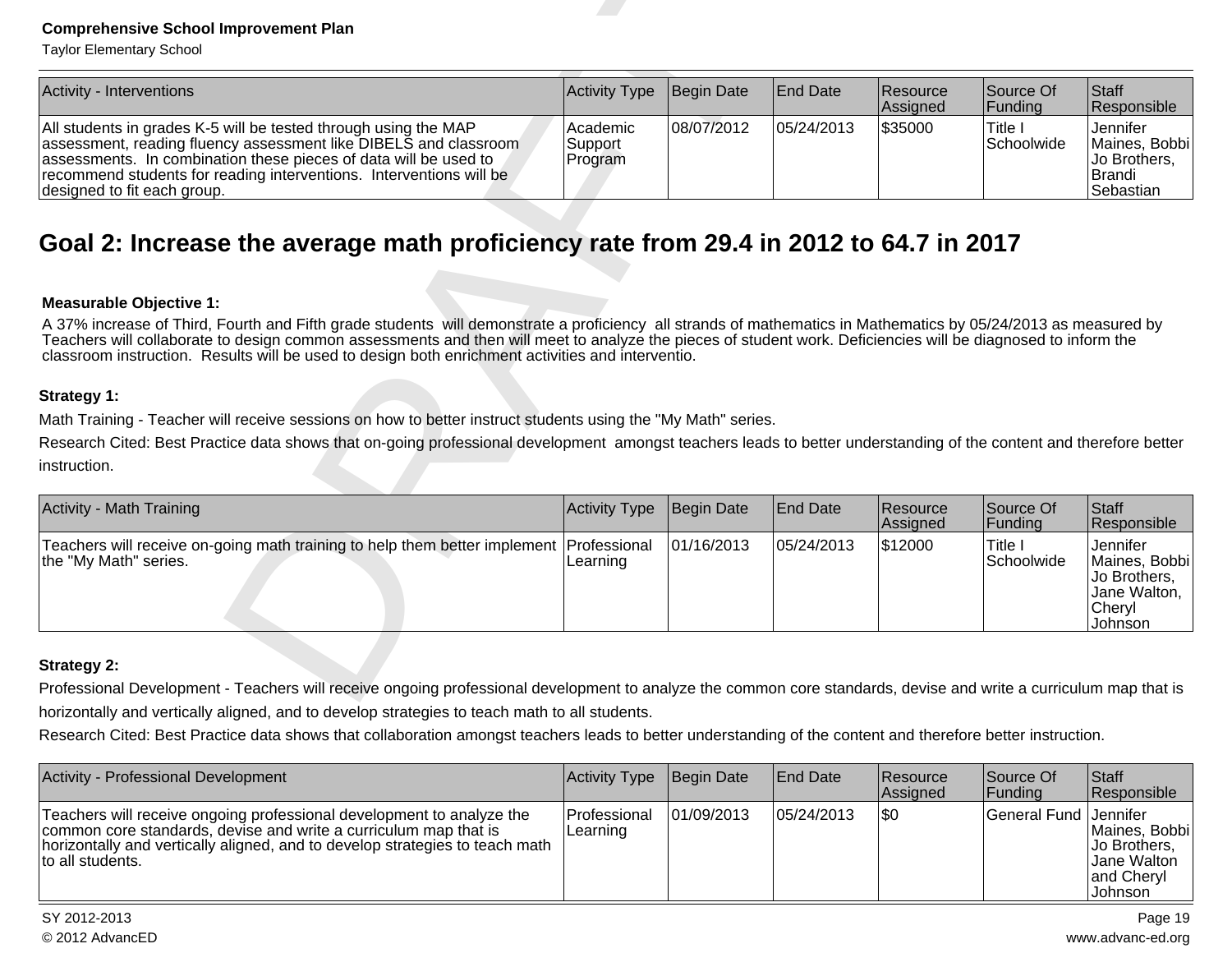| <b>Comprehensive School Improvement Plan</b><br><b>Taylor Elementary School</b>                                                                                                                                                                                                      |                          |            |                 |                      |                        |                                                                                       |
|--------------------------------------------------------------------------------------------------------------------------------------------------------------------------------------------------------------------------------------------------------------------------------------|--------------------------|------------|-----------------|----------------------|------------------------|---------------------------------------------------------------------------------------|
| <b>Strategy 3:</b>                                                                                                                                                                                                                                                                   |                          |            |                 |                      |                        |                                                                                       |
| Student Work Analysis - Teachers will collaborate to design common assessments and then will meet to analyze the pieces of student work. Deficiencies will be                                                                                                                        |                          |            |                 |                      |                        |                                                                                       |
| diagnosed to inform the classroom instruction. Results will be used to design both enrichment activities and intervention activities.                                                                                                                                                |                          |            |                 |                      |                        |                                                                                       |
| Research Cited: Best Practice data shows that collaboration amongst teachers leads to better understanding of the content and therefore better instruction.                                                                                                                          |                          |            |                 |                      |                        |                                                                                       |
| Activity - Student Work Analysis                                                                                                                                                                                                                                                     | <b>Activity Type</b>     | Begin Date | <b>End Date</b> | Resource<br>Assigned | Source Of<br>Funding   | Staff<br>Responsible                                                                  |
| Teachers will collaborate to design common assessments and then will<br>meet to analyze the pieces of student work. Deficiencies will be diagnosed<br>to inform the classroom instruction. Results will be used to design both<br>enrichment activities and intervention activities. | Professional<br>Learning | 08/08/2012 | 05/24/2013      | \$0                  | No Funding<br>Required | <b>Jennifer</b><br>Maines, Bobbi<br>Jo Brothers,<br>Jane Walton,<br>Cheryl<br>Johnson |
| Goal 3: All students at Taylor Elementary will be come proficient writers.<br><b>Measurable Objective 1:</b><br>37% of Fourth and Fifth grade students will demonstrate a proficiency in writing in English Language Arts by 05/24/2013 as measured by as measured by the KPREP      |                          |            |                 |                      |                        |                                                                                       |
| assessment.                                                                                                                                                                                                                                                                          |                          |            |                 |                      |                        |                                                                                       |
| Strategy 1:                                                                                                                                                                                                                                                                          |                          |            |                 |                      |                        |                                                                                       |
| Writing Trainings - Teachers will receive on-going professional development to better understand the common core standards, to develop strategies, and to design                                                                                                                     |                          |            |                 |                      |                        |                                                                                       |
| lessons.                                                                                                                                                                                                                                                                             |                          |            |                 |                      |                        |                                                                                       |
| Research Cited: Best Practice data shows that on-going training helps teachers better design their instruction.                                                                                                                                                                      |                          |            |                 |                      |                        |                                                                                       |
| Activity - Professional Development                                                                                                                                                                                                                                                  | Activity Type            | Begin Date | <b>End Date</b> | Resource<br>Assigned | Source Of<br>Funding   | Staff<br>Responsible                                                                  |
| Teachers will receive on-going professional development to better<br>understand the common core standards, to develop strategies, and to<br>design lessons.                                                                                                                          | Professional<br>Learning | 08/06/2012 | 05/24/2013      | \$0                  | No Funding<br>Required | <b>Jennifer</b><br>Maines, Bobbi<br>Jo Brothers,                                      |

# **Measurable Objective 1:**

| <b>Activity - Professional Development</b>                                                                                                                   | Activity Type                   | Begin Date | <b>End Date</b> | <b>Resource</b><br>Assigned | Source Of<br> Funding   | Staff<br>Responsible                                                                           |
|--------------------------------------------------------------------------------------------------------------------------------------------------------------|---------------------------------|------------|-----------------|-----------------------------|-------------------------|------------------------------------------------------------------------------------------------|
| Teachers will receive on-going professional development to better<br>understand the common core standards, to develop strategies, and to<br> design lessons. | <b>Professional</b><br>Learning | 08/06/2012 | 05/24/2013      | 1\$0                        | No Funding<br> Reauired | Jennifer<br>Maines, Bobbi<br><b>Jo Brothers.</b><br> Chervl<br>IJohnson.<br><b>Jane Walton</b> |

# **Strategy 2:**

Writing Coaching - Teachers will plan lessons with instructional coaches. Instructional coaches will also model lessons for teachers so that they can implement them.Research Cited: Best practices show that mentoring is a solid strategy to show improvement in teaching and instruction.

| Responsible<br>Funding<br><b>Assigned</b> | <b>Activity</b><br><b>Collaboration</b><br>Writina | l Activitv<br><b>Type</b> | <b>I</b> Beain<br>Date | <b>End Date</b> | <b>Resource</b> | <b>Source Of</b> | Staff |
|-------------------------------------------|----------------------------------------------------|---------------------------|------------------------|-----------------|-----------------|------------------|-------|
|-------------------------------------------|----------------------------------------------------|---------------------------|------------------------|-----------------|-----------------|------------------|-------|

SY 2012-2013© 2012 AdvancED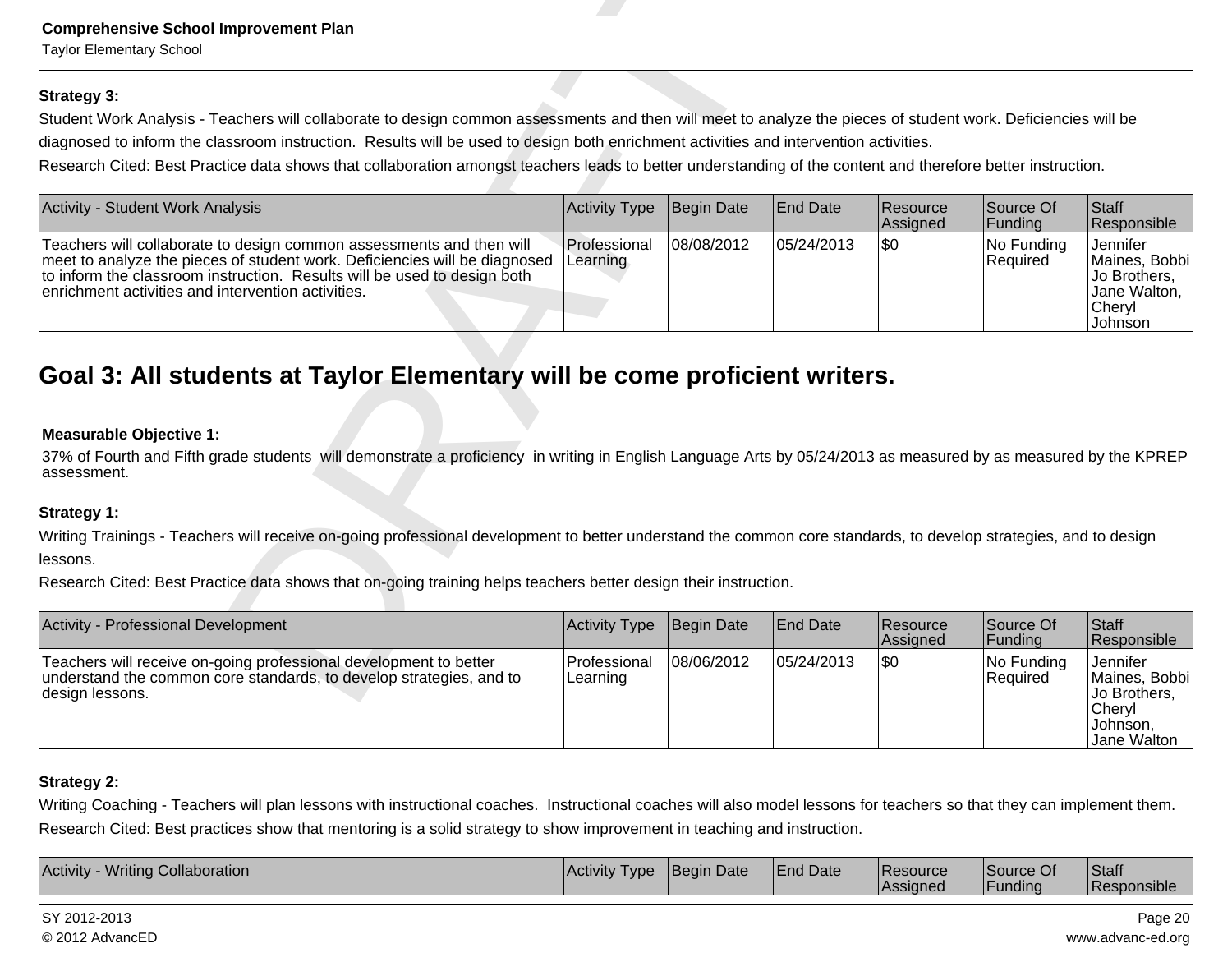| Best practices show that mentoring is a solid strategy to show<br>improvement in teaching and instruction. | l'Academic<br>Support<br>Program | 08/07/2012 | 08/01/2013 | \$40000 | Title<br><b>Schoolwide</b> | Jennifer<br>Maines, Bobbi<br>⊺Jo Brothers.<br>Chervl<br>IJohnson. |
|------------------------------------------------------------------------------------------------------------|----------------------------------|------------|------------|---------|----------------------------|-------------------------------------------------------------------|
|                                                                                                            |                                  |            |            |         |                            | Jane Walton                                                       |

| <b>Comprehensive School Improvement Plan</b><br><b>Taylor Elementary School</b>                                                                                                                                                                                                                                                                                  |                                |            |                 |                      |                        |                                                                                |
|------------------------------------------------------------------------------------------------------------------------------------------------------------------------------------------------------------------------------------------------------------------------------------------------------------------------------------------------------------------|--------------------------------|------------|-----------------|----------------------|------------------------|--------------------------------------------------------------------------------|
| Best practices show that mentoring is a solid strategy to show<br>improvement in teaching and instruction.                                                                                                                                                                                                                                                       | Academic<br>Support<br>Program | 08/07/2012 | 08/01/2013      | \$40000              | Title I<br>Schoolwide  | Jennifer<br>Maines, Bobbi<br>Jo Brothers,<br>Cheryl<br>Johnson,<br>Jane Walton |
| <b>Strategy 3:</b>                                                                                                                                                                                                                                                                                                                                               |                                |            |                 |                      |                        |                                                                                |
| Writing Alignment - Teachers will receive training on writing common core standards, writing policies, writing procedures and writing plans. Teachers will then, work in<br>groups to make changes to the existing policies, procedures and plans. The Writing Committee will draft a policy, a procedure and plan. This plan will be sent to<br>SBDM to review. |                                |            |                 |                      |                        |                                                                                |
| Research Cited: Best Practice data shows that on-going training helps teachers better design their instruction. This training will also allow teachers to better understand                                                                                                                                                                                      |                                |            |                 |                      |                        |                                                                                |
| the goal, the assessments so that they can better teach all strands of writing and types.                                                                                                                                                                                                                                                                        |                                |            |                 |                      |                        |                                                                                |
| Activity - Writing Alignment                                                                                                                                                                                                                                                                                                                                     | Activity Type                  | Begin Date | <b>End Date</b> | Resource<br>Assigned | Source Of<br>Funding   | Staff<br>Responsible                                                           |
| Teachers will receive training on writing common core standards, writing<br>policies, writing procedures and writing plans. Teachers will then, work in<br>groups to make changes to the existing policies, procedures and plans.<br>The Writing Committee will draft a policy, a procedure and plan. This plan<br>will be sent to SBDM to review.               | Policy and<br>Process          | 01/09/2013 | 08/01/2013      | l\$0                 | No Funding<br>Required | Jennifer<br>Maines, Bobbi<br>Jo Brothers,<br>Cheryl<br>Johnson,<br>Jane Walton |
| <b>Measurable Objective 2:</b>                                                                                                                                                                                                                                                                                                                                   |                                |            |                 |                      |                        |                                                                                |
| 49% of Fourth grade students will demonstrate a proficiency language mechanics in English Language Arts by 05/24/2013 as measured by KPREP and MAP<br>assessments.                                                                                                                                                                                               |                                |            |                 |                      |                        |                                                                                |
| Strategy 1:                                                                                                                                                                                                                                                                                                                                                      |                                |            |                 |                      |                        |                                                                                |
| Coaching - Teachers in 4th grade will work closely with the instructional coaches to plan and implement lessons that meet the common core standards. Teachers will                                                                                                                                                                                               |                                |            |                 |                      |                        |                                                                                |
| also work together to devise assessments, provide feedback to students and provide interventions.                                                                                                                                                                                                                                                                |                                |            |                 |                      |                        |                                                                                |
| Research Cited: Research shows that coaching, assessment analysis and feedback are best practices in raising achievement rates.                                                                                                                                                                                                                                  |                                |            |                 |                      |                        |                                                                                |
| Activity - Coaching                                                                                                                                                                                                                                                                                                                                              | <b>Activity Type</b>           | Begin Date | <b>End Date</b> | Resource             | Source Of              | Staff                                                                          |

| Activity - Coaching                                                                                                                                                                                                                                                | Activity Type              | Begin Date | <b>End Date</b> | Resource<br>Assigned | Source Of<br><b>Funding</b> | <b>Staff</b><br>Responsible                                                         |
|--------------------------------------------------------------------------------------------------------------------------------------------------------------------------------------------------------------------------------------------------------------------|----------------------------|------------|-----------------|----------------------|-----------------------------|-------------------------------------------------------------------------------------|
| Teachers in 4th grade will work closely with the instructional coaches to<br>plan and implement lessons that meet the common core standards.<br>Teachers will also work together to devise assessments, provide feedback<br>to students and provide interventions. | l Professional<br>Learning | 08/08/2012 | 105/24/2013     | 1\$40000             | 'Title ∟<br>Schoolwide      | Jennifer<br>Maines, Bobbi<br>Uo Brothers.<br>IJane Walton<br>and Cheryl<br> Johnson |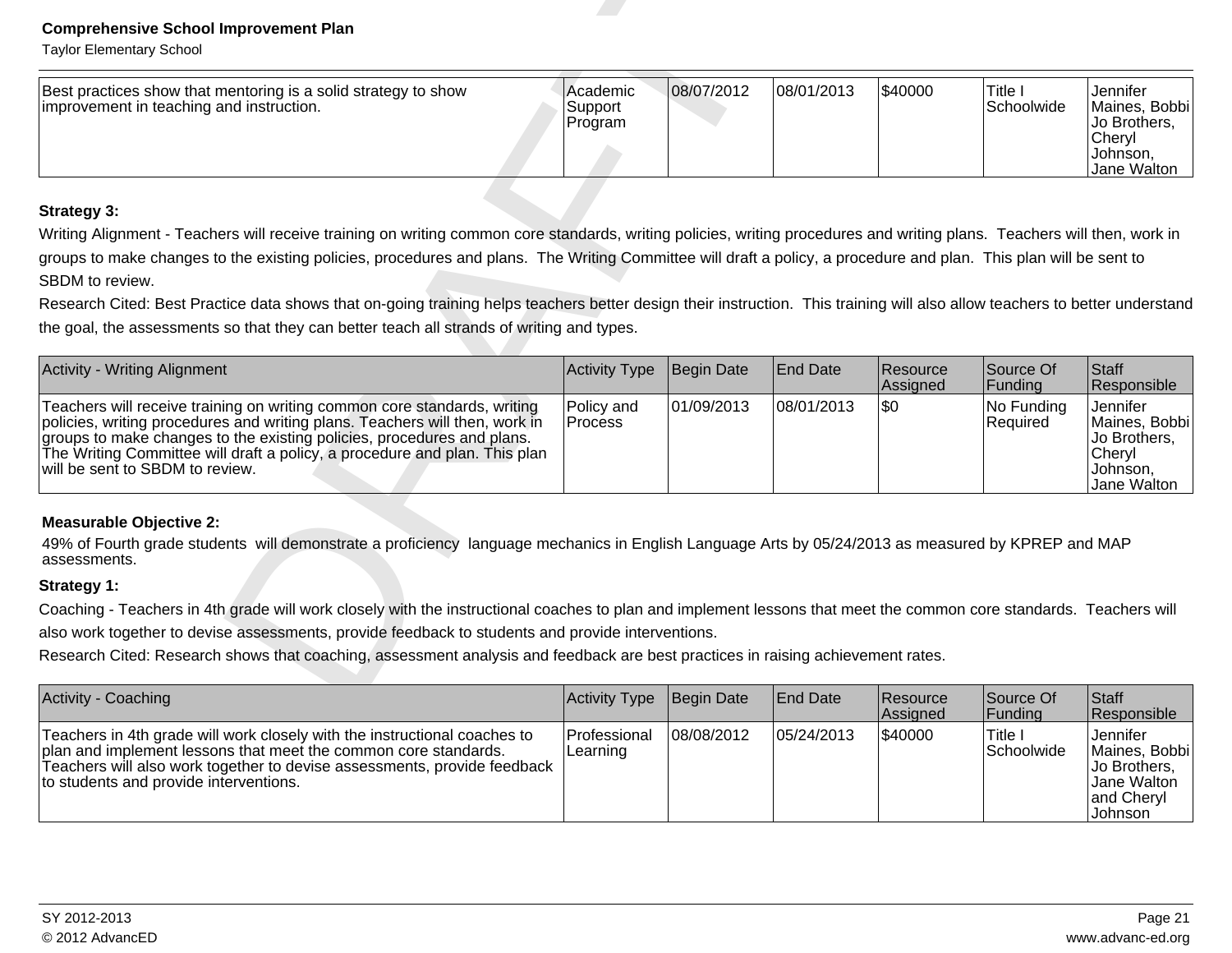| <b>Comprehensive School Improvement Plan</b><br><b>Taylor Elementary School</b>                                                                                                                                                                                                                                                                                                                                                                                                                                                               |                              |            |                 |                      |                                   |                                                                                |
|-----------------------------------------------------------------------------------------------------------------------------------------------------------------------------------------------------------------------------------------------------------------------------------------------------------------------------------------------------------------------------------------------------------------------------------------------------------------------------------------------------------------------------------------------|------------------------------|------------|-----------------|----------------------|-----------------------------------|--------------------------------------------------------------------------------|
| Goal 4: All students at Taylor Elementary School will become proficient readers.                                                                                                                                                                                                                                                                                                                                                                                                                                                              |                              |            |                 |                      |                                   |                                                                                |
| <b>Measurable Objective 1:</b><br>43% of Third, Fourth and Fifth grade students will demonstrate a proficiency reading in English Language Arts by 05/24/2013 as measured by KPREP results.                                                                                                                                                                                                                                                                                                                                                   |                              |            |                 |                      |                                   |                                                                                |
| Strategy 1:<br>Assessment Protocol - Teachers will receive training on assessment design. Teachers will be in a book study using the book "Seven Strategies of Assessment."<br>Teachers will use this book and training to revise the assessment policy. Teachers will meet in grade level teams. The teams will report to the assessment committee<br>and the assessment committee will make recommendations to the SBDM.<br>Research Cited: Best Practice data shows that on-going training helps teachers better design their instruction. |                              |            |                 |                      |                                   |                                                                                |
| <b>Activity - Assessment Policy</b>                                                                                                                                                                                                                                                                                                                                                                                                                                                                                                           | Activity Type                | Begin Date | <b>End Date</b> | Resource<br>Assigned | Source Of<br>Funding              | Staff<br>Responsible                                                           |
| Teachers will receive training on assessment design. Teachers will be in a<br>book study using the book "Seven Strategies of Assessment." Teachers<br>will use this book and training to revise the assessment policy. Teachers<br>will meet in grade level teams. The teams will report to the assessment<br>committee and the assessment committee will make recommendations to<br>the SBDM.                                                                                                                                                | Policy and<br><b>Process</b> | 08/06/2012 | 08/01/2013      | \$500                | School<br>Council<br><b>Funds</b> | Jennifer<br>Maines, Bobbi<br>Jo Brothers,<br>Cheryl<br>Johnson,<br>Jane Walton |
| Goal 5: All students at Taylor Elementary School will become proficient in mathematics.                                                                                                                                                                                                                                                                                                                                                                                                                                                       |                              |            |                 |                      |                                   |                                                                                |
| <b>Measurable Objective 1:</b><br>37% of Third, Fourth and Fifth grade students will demonstrate a proficiency on assessments in Mathematics by 05/24/2013 as measured by KPREP results.                                                                                                                                                                                                                                                                                                                                                      |                              |            |                 |                      |                                   |                                                                                |
| Strategy 1:                                                                                                                                                                                                                                                                                                                                                                                                                                                                                                                                   |                              |            |                 |                      |                                   |                                                                                |
| Assessment Policy - Teachers will receive training on assessment design. Teachers will be in a book study using the book "Seven Strategies of Assessment."<br>Teachers will use this book and training to revise the assessment policy. Teachers will meet in grade level teams. The teams will report to the assessment committee<br>and the assessment committee will make recommendations to the SBDM.<br>Research Cited: Best Practice data shows that on-going training helps teachers better design their instruction.                  |                              |            |                 |                      |                                   |                                                                                |

| Activity<br>Assessment Policy | <b>IActivity</b><br><b>Type</b> | <b>Begin Date</b> | End Date<br>. . | <b>Resource</b> | Source Of | Staff         |
|-------------------------------|---------------------------------|-------------------|-----------------|-----------------|-----------|---------------|
|                               |                                 |                   |                 | <b>Assigned</b> | unding    | l Responsible |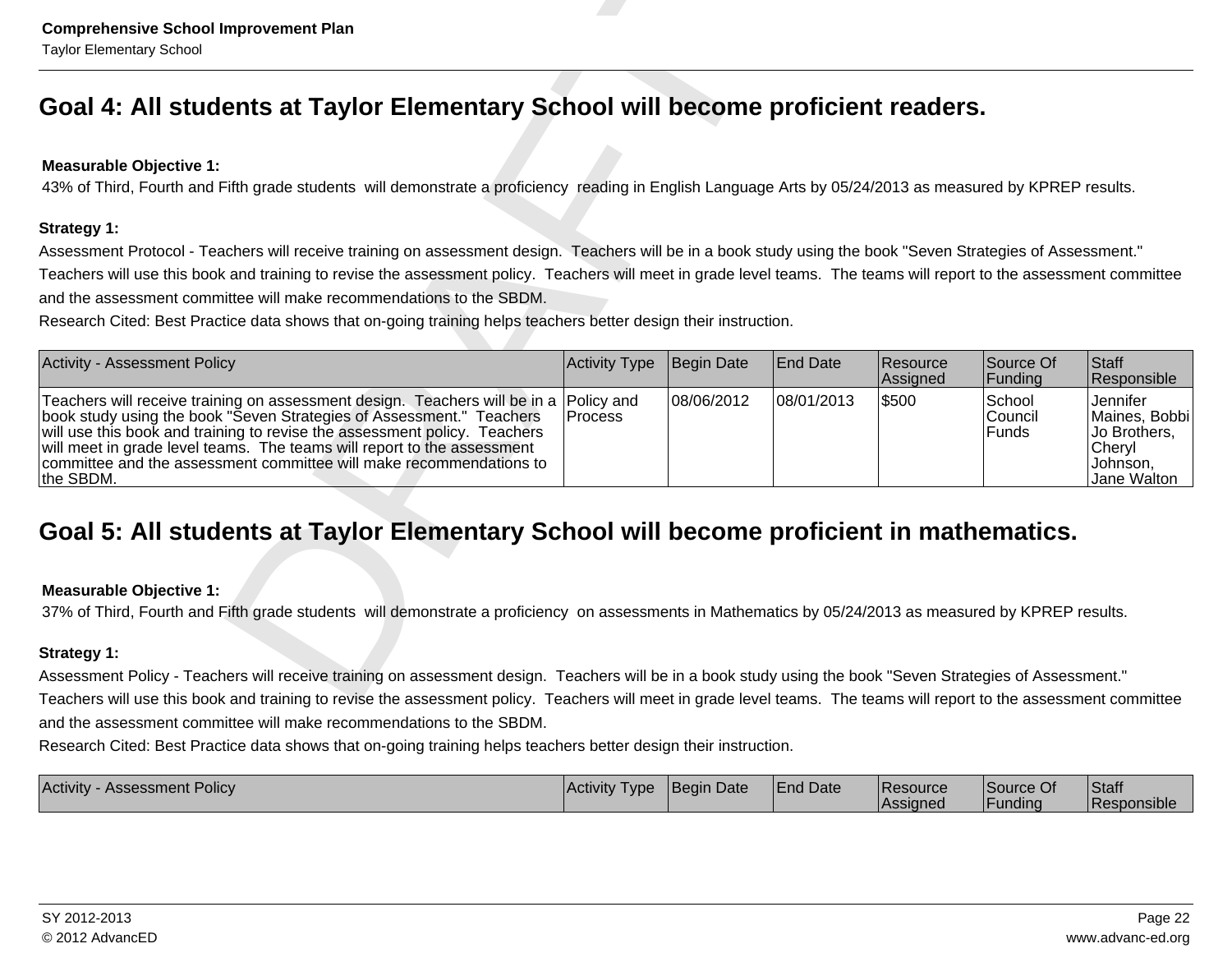| <b>Comprehensive School Improvement Plan</b><br><b>Taylor Elementary School</b>                                                                                                                                                                   |            |            |       |                            |                                                                                |
|---------------------------------------------------------------------------------------------------------------------------------------------------------------------------------------------------------------------------------------------------|------------|------------|-------|----------------------------|--------------------------------------------------------------------------------|
| Teachers will receive training on assessment design. Teachers will be in a Policy and<br>book study using the book "Seven Strategies of Assessment." Teachers<br>will use this book and training to revise the assessment policy. Te<br>the SBDM. | 08/06/2012 | 05/24/2013 | \$500 | School<br>Council<br>Funds | Jennifer<br>Maines, Bobbi<br>Jo Brothers,<br>Cheryl<br>Johnson,<br>Jane Walton |
|                                                                                                                                                                                                                                                   |            |            |       |                            |                                                                                |
|                                                                                                                                                                                                                                                   |            |            |       |                            |                                                                                |
|                                                                                                                                                                                                                                                   |            |            |       |                            |                                                                                |
|                                                                                                                                                                                                                                                   |            |            |       |                            |                                                                                |
|                                                                                                                                                                                                                                                   |            |            |       |                            |                                                                                |
|                                                                                                                                                                                                                                                   |            |            |       |                            |                                                                                |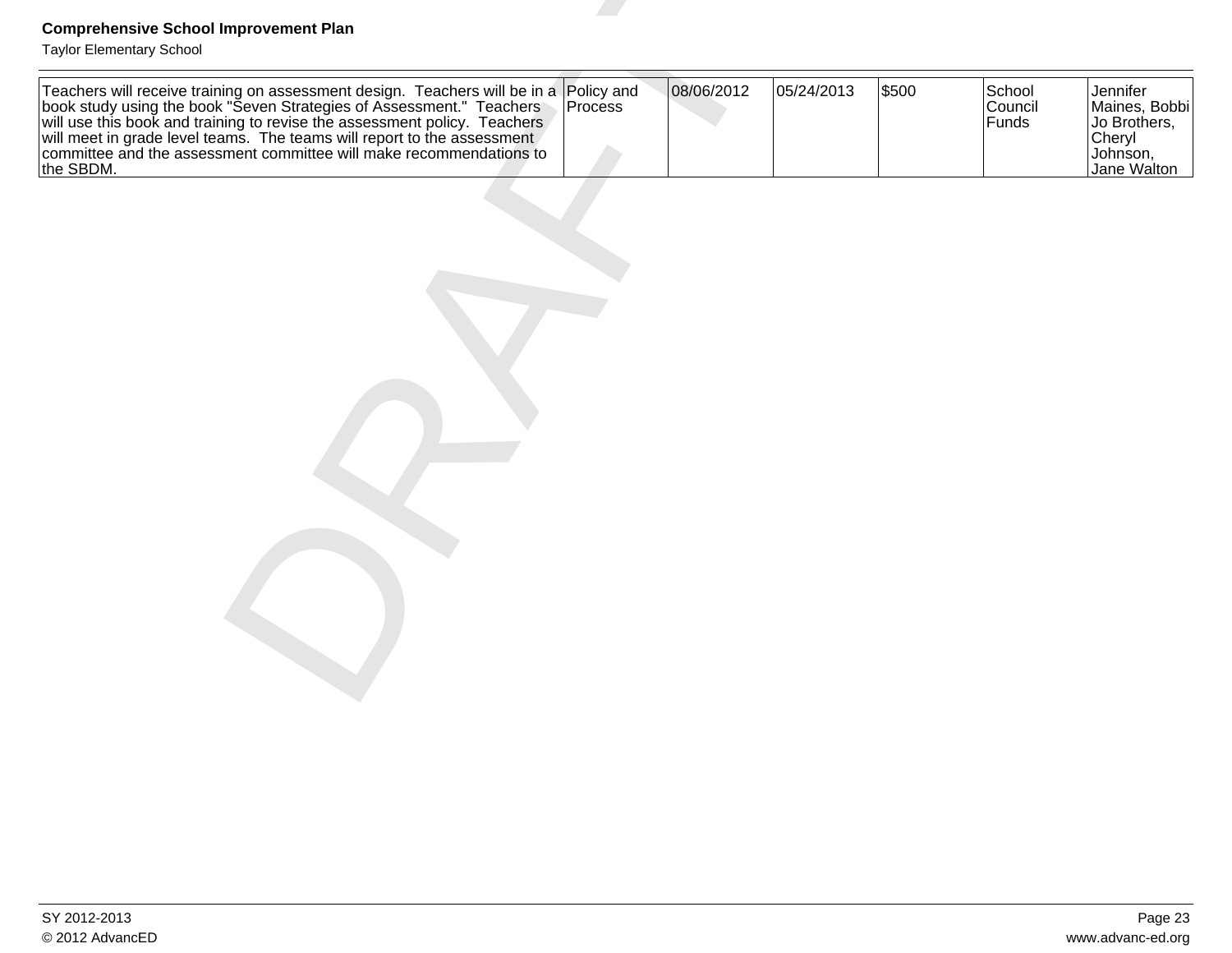| <b>Comprehensive School Improvement Plan</b><br><b>Taylor Elementary School</b> |                                                                                                                                                                                                                                                                                                                                                                                                    |                              |            |                 |                      |                                                                                |  |  |  |
|---------------------------------------------------------------------------------|----------------------------------------------------------------------------------------------------------------------------------------------------------------------------------------------------------------------------------------------------------------------------------------------------------------------------------------------------------------------------------------------------|------------------------------|------------|-----------------|----------------------|--------------------------------------------------------------------------------|--|--|--|
|                                                                                 | <b>Activity Summary by Funding Source</b>                                                                                                                                                                                                                                                                                                                                                          |                              |            |                 |                      |                                                                                |  |  |  |
| Below is a breakdown of your activities by funding source                       |                                                                                                                                                                                                                                                                                                                                                                                                    |                              |            |                 |                      |                                                                                |  |  |  |
| <b>School Council Funds</b>                                                     |                                                                                                                                                                                                                                                                                                                                                                                                    |                              |            |                 |                      |                                                                                |  |  |  |
| <b>Activity Name</b>                                                            | <b>Activity Description</b>                                                                                                                                                                                                                                                                                                                                                                        | <b>Activity Type</b>         | Begin Date | <b>End Date</b> | Resource<br>Assigned | <b>Staff</b><br>Responsible                                                    |  |  |  |
| Assessment Policy                                                               | Teachers will receive training on assessment design.<br>Teachers will be in a book study using the book "Seven"<br>Strategies of Assessment." Teachers will use this book and<br>training to revise the assessment policy. Teachers will<br>meet in grade level teams. The teams will report to the<br>assessment committee and the assessment committee will<br>make recommendations to the SBDM. | Policy and<br>Process        | 08/06/2012 | 05/24/2013      | \$500                | Jennifer<br>Maines, Bobbi<br>Jo Brothers,<br>Cheryl<br>Johnson,<br>Jane Walton |  |  |  |
| <b>Assessment Policy</b>                                                        | Teachers will receive training on assessment design.<br>Teachers will be in a book study using the book "Seven"<br>Strategies of Assessment." Teachers will use this book and<br>training to revise the assessment policy. Teachers will<br>meet in grade level teams. The teams will report to the<br>assessment committee and the assessment committee will<br>make recommendations to the SBDM. | Policy and<br><b>Process</b> | 08/06/2012 | 08/01/2013      | \$500                | Jennifer<br>Maines, Bobbi<br>Jo Brothers,<br>Cheryl<br>Johnson,<br>Jane Walton |  |  |  |
|                                                                                 |                                                                                                                                                                                                                                                                                                                                                                                                    |                              |            | <b>Total</b>    | \$1000               |                                                                                |  |  |  |
| <b>General Fund</b>                                                             |                                                                                                                                                                                                                                                                                                                                                                                                    |                              |            |                 |                      |                                                                                |  |  |  |
| <b>Activity Name</b>                                                            | <b>Activity Description</b>                                                                                                                                                                                                                                                                                                                                                                        | <b>Activity Type</b>         | Begin Date | <b>End Date</b> | Resource<br>Assigned | <b>Staff</b><br>Responsible                                                    |  |  |  |
| <b>Professional Development</b>                                                 | Teachers will receive embedded on-going training to learn<br>reading strategies, develop lessons that match the common<br>core standards, and on the 5 components of reading.<br>Teachers will learn about how to use mentor texts, close<br>reading strategies and more.                                                                                                                          | Professional<br>Learning     | 01/30/2013 | 08/01/2013      | \$0                  | Jennifer<br>Maines, Bobbi<br>Jo Brothers,<br>Jane Walton,<br>Cheryl            |  |  |  |

| <b>Activity Name</b>            | <b>Activity Description</b>                                                                                                                                                                                                                                                        | <b>Activity Type</b>     | Begin Date  | <b>End Date</b> | Resource<br>Assigned | Staff<br>Responsible                                                              |
|---------------------------------|------------------------------------------------------------------------------------------------------------------------------------------------------------------------------------------------------------------------------------------------------------------------------------|--------------------------|-------------|-----------------|----------------------|-----------------------------------------------------------------------------------|
| <b>Professional Development</b> | Teachers will receive embedded on-going training to learn<br>reading strategies, develop lessons that match the common Learning<br>core standards, and on the 5 components of reading.<br>Teachers will learn about how to use mentor texts, close<br>reading strategies and more. | Professional             | 01/30/2013  | 08/01/2013      | 1\$0                 | Jennifer<br>Maines, Bobbi<br>Jo Brothers,<br>Jane Walton,<br>Cheryl<br>Johnson    |
| <b>Professional Development</b> | Teachers will receive ongoing professional development to<br>analyze the common core standards, devise and write a<br>curriculum map that is horizontally and vertically aligned,<br>and to develop strategies to teach math to all students.                                      | Professional<br>Learning | 101/09/2013 | 05/24/2013      | \$0                  | Jennifer<br>Maines, Bobbi<br>Jo Brothers,<br>Jane Walton<br>and Cheryl<br>Johnson |
|                                 |                                                                                                                                                                                                                                                                                    |                          |             | Total           | <b>\\$0</b>          |                                                                                   |

# **Title I Schoolwide**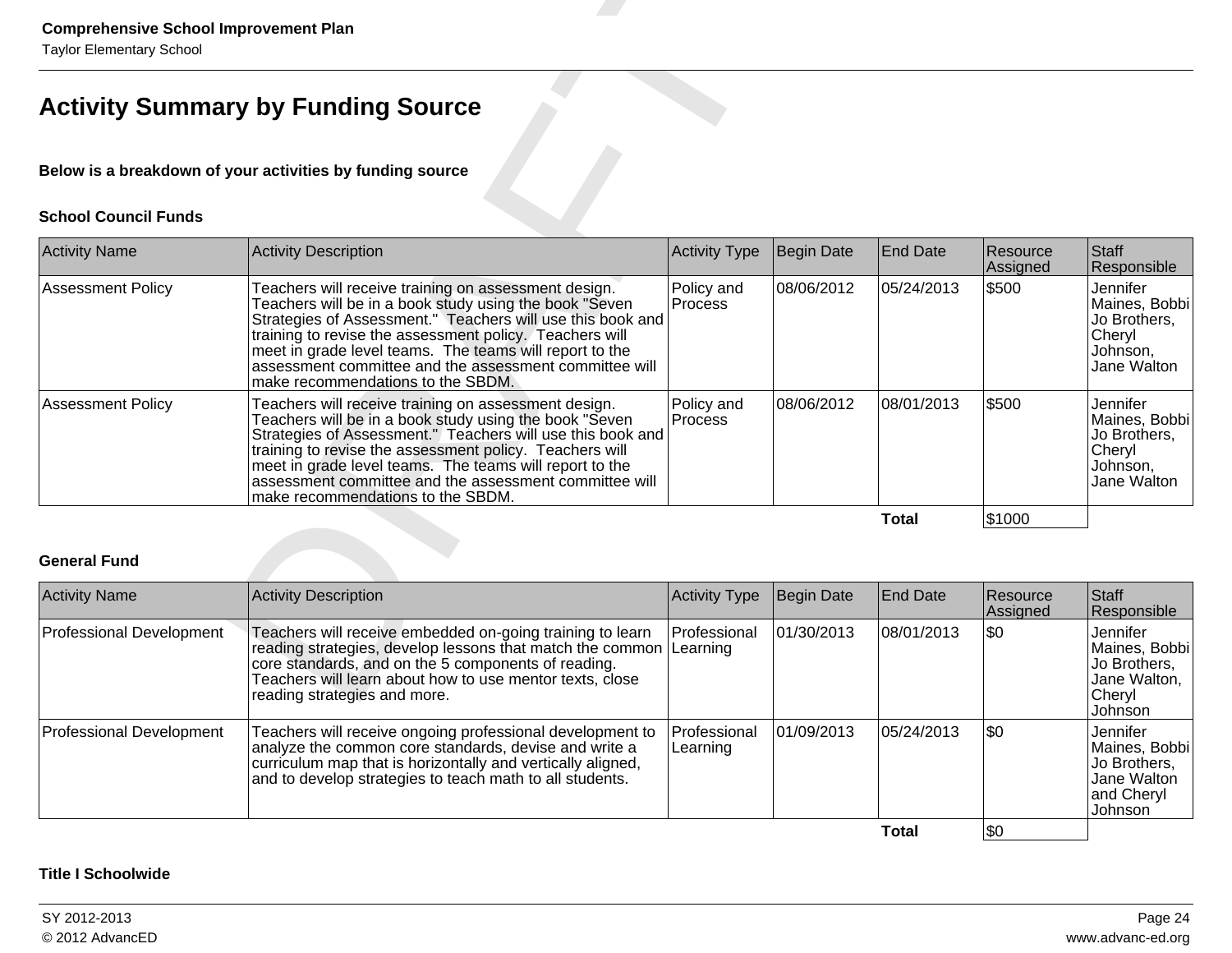| <b>Comprehensive School Improvement Plan</b><br><b>Taylor Elementary School</b> |                                                                                                                                                                                                                                                                                                                  |                                |                   |                 |                      |                                                                                   |
|---------------------------------------------------------------------------------|------------------------------------------------------------------------------------------------------------------------------------------------------------------------------------------------------------------------------------------------------------------------------------------------------------------|--------------------------------|-------------------|-----------------|----------------------|-----------------------------------------------------------------------------------|
| <b>Activity Name</b>                                                            | <b>Activity Description</b>                                                                                                                                                                                                                                                                                      | <b>Activity Type</b>           | <b>Begin Date</b> | End Date        | Resource<br>Assigned | <b>Staff</b><br>Responsible                                                       |
| Interventions                                                                   | All students in grades K-5 will be tested through using the<br>MAP assessment, reading fluency assessment like DIBELS<br>and classroom assessments. In combination these pieces<br>of data will be used to recommend students for reading<br>interventions. Interventions will be designed to fit each<br>group. | Academic<br>Support<br>Program | 08/07/2012        | 05/24/2013      | \$35000              | <b>Jennifer</b><br>Maines, Bobbi<br>Jo Brothers,<br>Brandi<br>Sebastian           |
| Coaching                                                                        | Teachers in 4th grade will work closely with the instructional Professional<br>coaches to plan and implement lessons that meet the<br>common core standards. Teachers will also work together<br>to devise assessments, provide feedback to students and<br>provide interventions.                               | Learning                       | 08/08/2012        | 05/24/2013      | \$40000              | Jennifer<br>Maines, Bobbi<br>Jo Brothers,<br>Jane Walton<br>and Cheryl<br>Johnson |
| Math Training                                                                   | Teachers will receive on-going math training to help them<br>better implement the "My Math" series.                                                                                                                                                                                                              | Professional<br>Learning       | 01/16/2013        | 05/24/2013      | \$12000              | Jennifer<br>Maines, Bobbi<br>Jo Brothers,<br>Jane Walton,<br>Cheryl<br>Johnson    |
| <b>Writing Collaboration</b>                                                    | Best practices show that mentoring is a solid strategy to<br>show improvement in teaching and instruction.                                                                                                                                                                                                       | Academic<br>Support<br>Program | 08/07/2012        | 08/01/2013      | \$40000              | Jennifer<br>Maines, Bobbi<br>Jo Brothers,<br>Cheryl<br>Johnson,<br>Jane Walton    |
|                                                                                 |                                                                                                                                                                                                                                                                                                                  |                                |                   | <b>Total</b>    | \$127000             |                                                                                   |
| <b>No Funding Required</b>                                                      |                                                                                                                                                                                                                                                                                                                  |                                |                   |                 |                      |                                                                                   |
| <b>Activity Name</b>                                                            | <b>Activity Description</b>                                                                                                                                                                                                                                                                                      | <b>Activity Type</b>           | <b>Begin Date</b> | <b>End Date</b> | Resource<br>Assigned | Staff<br>Responsible                                                              |
| <b>Writing Alignment</b>                                                        | Teachers will receive training on writing common core<br>standards, writing policies, writing procedures and writing<br>plans. Teachers will then, work in groups to make changes<br>to the existing policies, procedures and plans. The Writing<br>Committee will draft a policy, a procedure and plan. This    | Policy and<br><b>Process</b>   | 01/09/2013        | 08/01/2013      | \$0                  | Jennifer<br>Maines, Bobbi<br>Jo Brothers,<br>Cheryl<br>Johnson,                   |

| <b>Activity Name</b>         | Activity Description                                                                                                                                                                                                                                                                                                                                  | <b>Activity Type</b>         | Begin Date  | <b>End Date</b> | Resource<br>Assigned | Staff<br>Responsible                                                           |
|------------------------------|-------------------------------------------------------------------------------------------------------------------------------------------------------------------------------------------------------------------------------------------------------------------------------------------------------------------------------------------------------|------------------------------|-------------|-----------------|----------------------|--------------------------------------------------------------------------------|
| <b>Writing Alignment</b>     | Teachers will receive training on writing common core<br>standards, writing policies, writing procedures and writing<br>plans. Teachers will then, work in groups to make changes<br>to the existing policies, procedures and plans. The Writing<br>Committee will draft a policy, a procedure and plan. This<br>plan will be sent to SBDM to review. | Policy and<br><b>Process</b> | 01/09/2013  | 08/01/2013      | 1\$0                 | Jennifer<br>Maines, Bobbi<br>Jo Brothers,<br>Cheryl<br>Johnson,<br>Jane Walton |
| <b>Student Work Analysis</b> | Teachers will collaborate to design common assessments<br>and then will meet to analyze the pieces of student work.<br>Deficiencies will be diagnosed to inform the classroom<br>instruction. Results will be used to design both enrichment<br>activities and intervention activities.                                                               | Professional<br>Learning     | 108/08/2012 | 105/24/2013     | 1\$0                 | Jennifer<br>Maines, Bobbi<br>Jo Brothers,<br>Cheryl<br>Johnson,<br>Jane Walton |